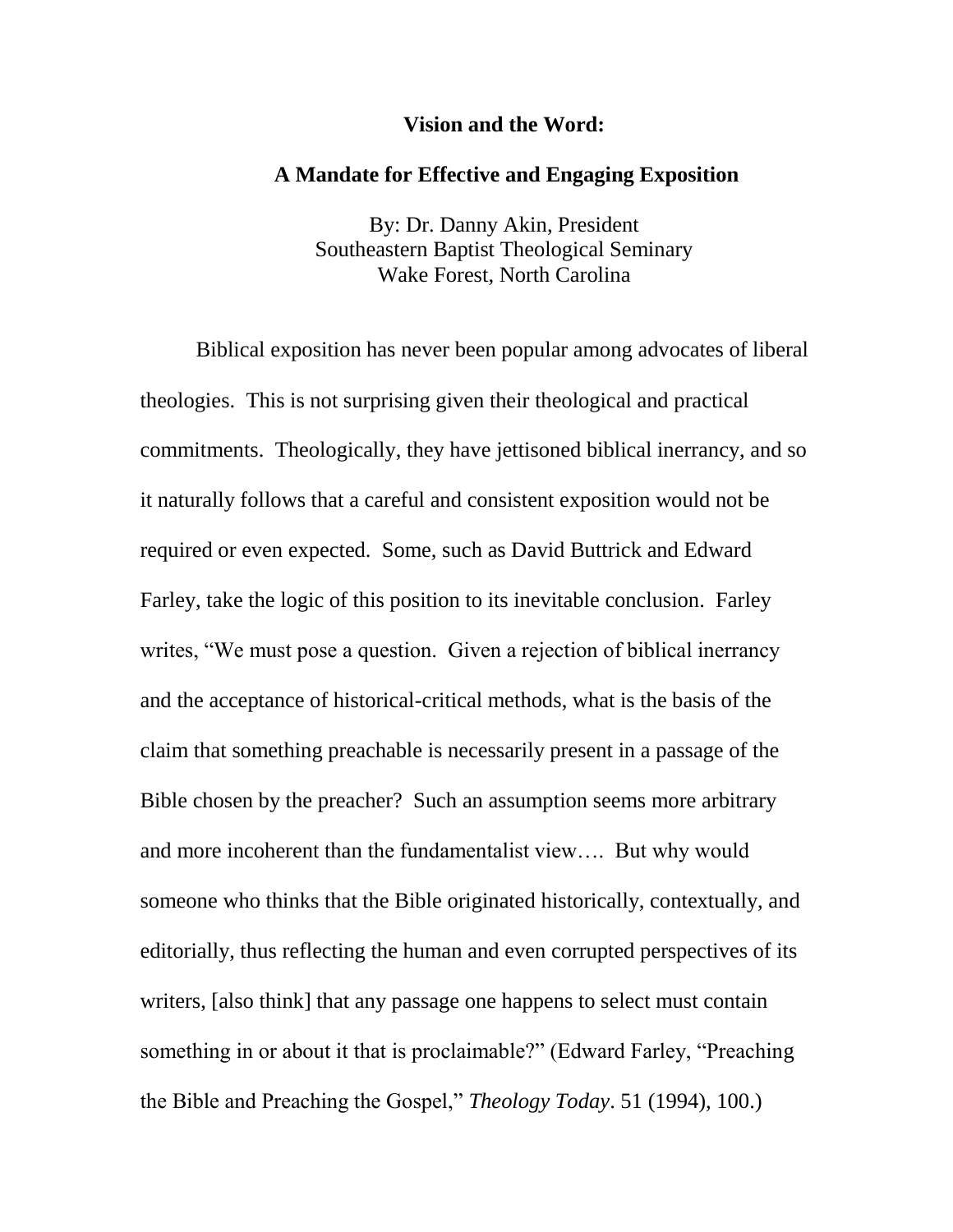Buttrick colorfully adds, "For the better part of the twentieth century, preaching and the Bible have been wrapped up in a kind of incestuous relationship." (David Buttrick, *A Captive Voice: The Liberation of Preaching*. Westminster/John Knox (1994) 171.)

The various liberal theologies orbiting about us operate out of a logic which is consistent with their pre-commitments and worldview. Starting, almost always, with their experience and situatedness, their agendas are driven primarily by personal, social and cultural concerns. On those occasions when The Bible can be summoned for support, they will allow the Scripture to make an appearance. Once its usefulness has been served, it is then dismissed from the playing field and sent back to the sidelines where it spends most of its time.

Again, let me be clear. This is neither surprising nor unexpected. This is a reasonable position based upon their philosophical and theological convictions and commitments.

However, what is surprising and disheartening is when evangelicals walk this same path. Claiming to believe in an infallible and inerrant Bible (though we once again are facing challenges to this bedrock doctrine), and affirming that it is alive and powerful, they nonetheless handle it in a way that, in my mind, raises serious questions of theological integrity and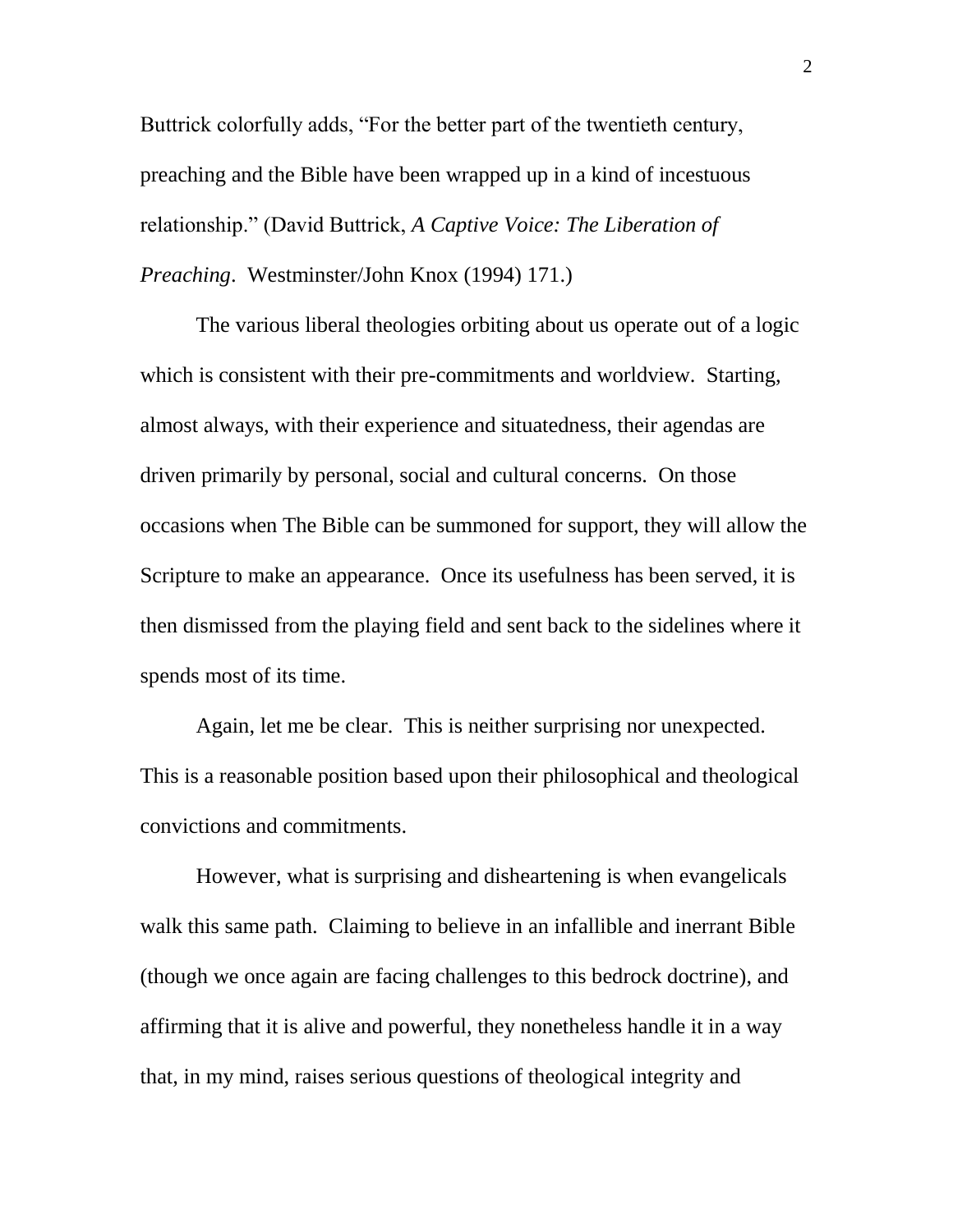spiritual wisdom. In terms of theological integrity such preaching betrays its convictions, at least methodologically. In the context of spiritual wisdom, it says we can see people converted and brought to maturity in Christ without the consistent teaching of the whole counsel of God's Word. Further, at least implicitly, it questions the judgment of God the Holy Spirit in inspiring the Scriptures as we have them. Topical preaching, narrative preaching, feltneeds preaching, emerging preaching, and yes, even some types of doctrinal preaching, fundamentally suggest by their method and practice that the Holy Spirit should have packaged The Bible differently. This is spiritually ignorant at best, and arrogant at worst. Al Mohler is certainly correct when he observes, "Preaching has fallen on hard times. That's the impression you would gain by listening to much of what passes for preaching in American pulpits. Something is clearly missing—and that missing element is the deep passion for biblical exposition that always characterizes the great preachers of an era. (*Charles Haddon Spurgeon – A Passion for Preaching*, Part One 9-20-04. Weblog)

Some evangelicals have argued that biblical exposition cannot speak effectively in the  $21<sup>st</sup>$  century context with its post-modern sensibilities. Others have criticized exposition saying it is dull and boring, dry and uninspiring. These types of criticisms are legitimate if you are critiquing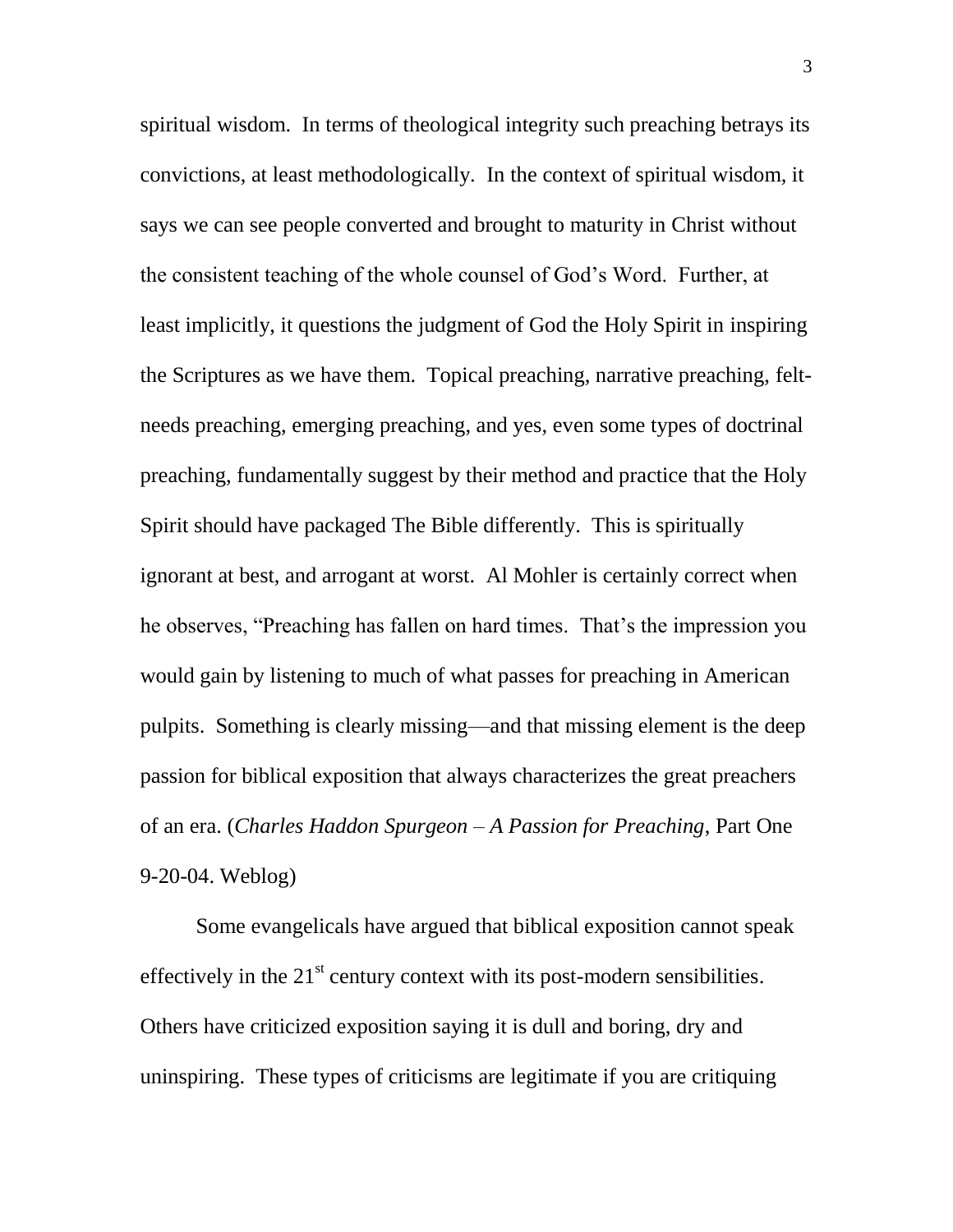"bad preaching." However, these barbs are out of bounds if one has a vision and passion for what I call "engaging exposition." I am convinced that a vision for preaching that is faithful and inspiring, expository and engaging, has never been greater. Therefore I will address, what I see, as 7 essential elements of a vision for effective and engaging expository preaching. However, before moving to do this, we need a definition, a description of what expository preaching is.

## Biblical Exposition: A Definition/Description

It is often said that there are as many definitions of expository preaching as there are books on the subject. This statement has some degree of truth, but it is not the whole truth. It ignores the basic fact that these various definitions, though differing at particular points, are quite similar at the foundational level. What we discover is that there actually exists a genuine consensus on what expository preaching is among those who write about it and practice it. Note the following definitions/descriptions which make this point.

## Walt Kaiser says:

"Expository preaching is that method of proclaiming the Scriptures that takes as a minimum one paragraph of Biblical text (in prose narrative or its equivalent in other literary genre) and derives from that text both the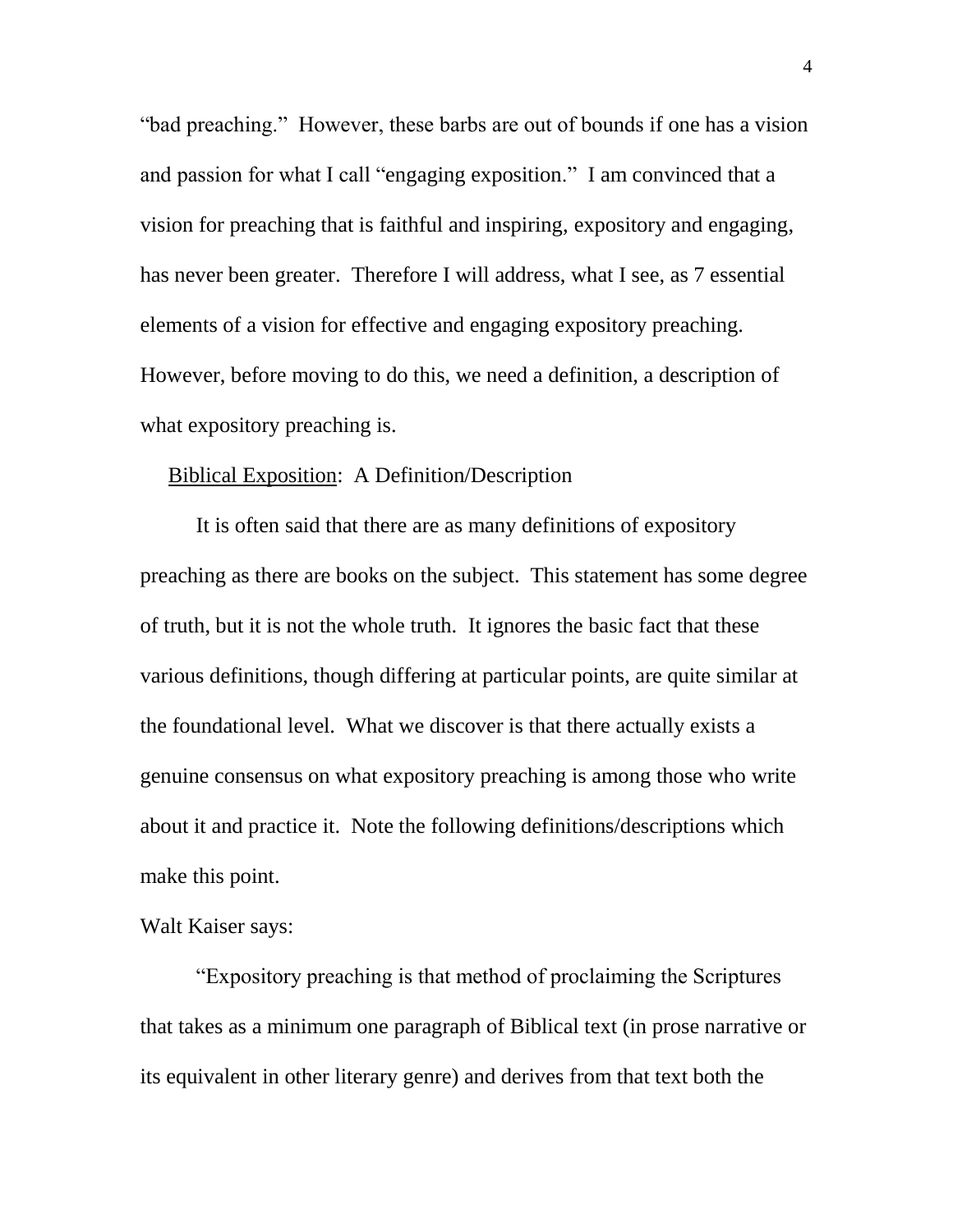shape (i.e., the main points and subpoints of the sermon) and the content (i.e., the substance, ideas, and principles) of the message itself."

-Walter C. Kaiser, Jr., "The Crisis in Expository Preaching Today," *Preaching II* (1995-1996), 4.

### Charles Koller:

(The expository sermon derives) "its main points or the leading subhead under each main point from the particular paragraph or chapter or book of the Bible with which it deals."

-Charles W. Koller, *Expository Preaching Without Notes* (Grand Rapids: Baker, 1962), 21.

Donald Miller:

"Expository preaching is an act wherein the living truth of some portion of Holy Scripture, understood in the light of solid exegetical and historical study, and made a living reality to the preacher by the Holy Spirit, comes alive to the hearer as he is confronted by God in Christ through the Holy Spirit in judgment and redemption."

-Donald G. Miller, *The Way to Biblical Preaching* (Nashville: Abingdon, 1957), 26.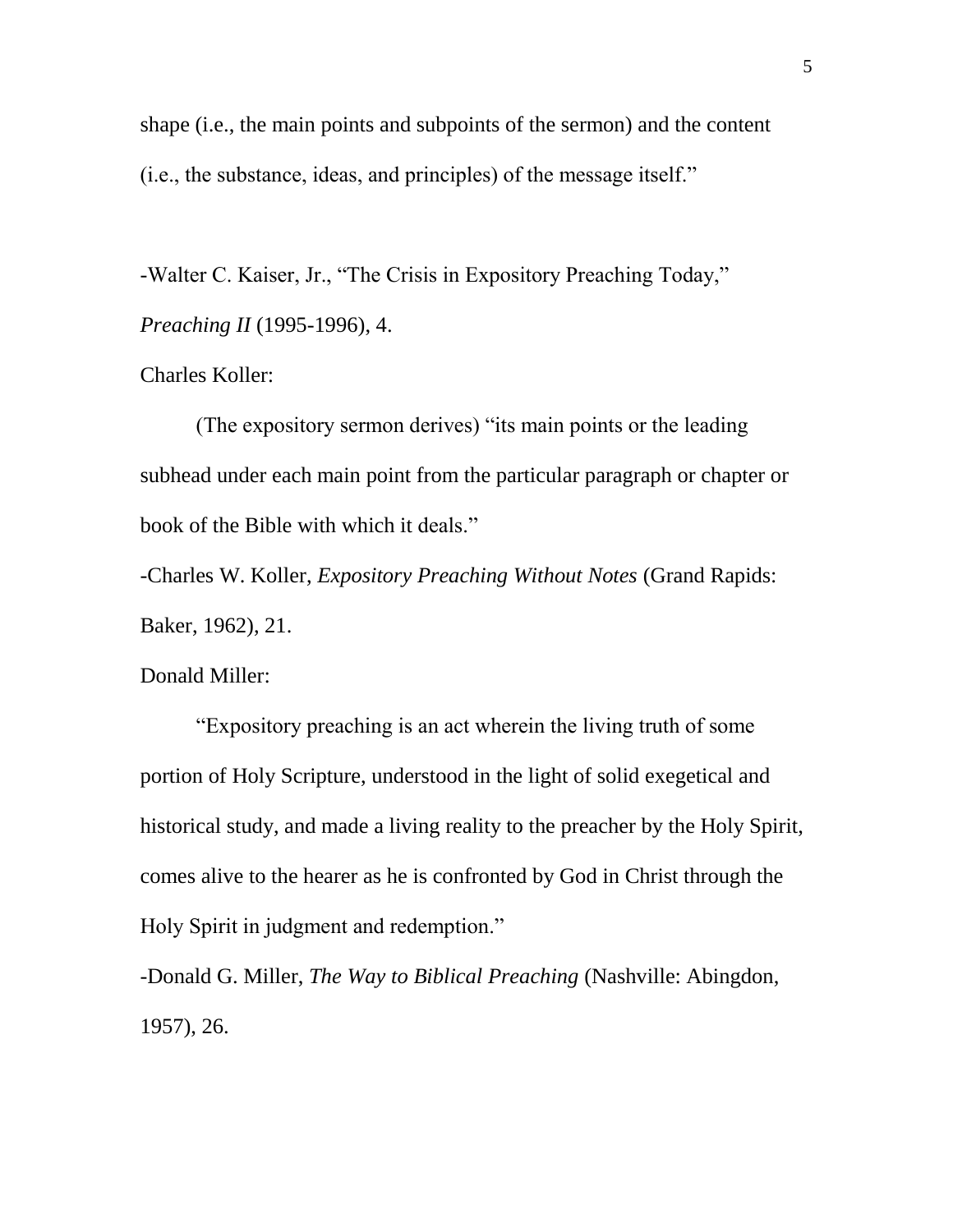Farris Whitesell:

"An expository sermon is based on a Bible passage, usually longer than a verse or two; the theme, the thesis and the major and minor divisions coming from the passage; the whole sermon being an honest attempt to unfold the true grammatical-historical-contextual meaning of the passage, making it relevant to life today by proper organization, argument, illustrations, application, and appeal."

-Farris D. Whitesell, *Power in Expository Preaching* (Westwood: Revell, 1967), vi-vii.

Haddon Robinson's classic definition:

"Expository preaching is the communication of a biblical concept, derived from and transmitted through a historical, grammatical, and literary study of a passage in its context, which the Holy Spirit first applies to the personality and experience of the preacher, then through him to his hearers." -Haddon W. Robinson, *Biblical Preaching: The Development and Delivery of Expository Messages* (Grand Rapids: Baker, 1980), 19.

W.A. Criswell:

"Expository preaching is the method of selecting a large portion (a paragraph or more) of the Bible and expounding it's meaning and applying the message before the people."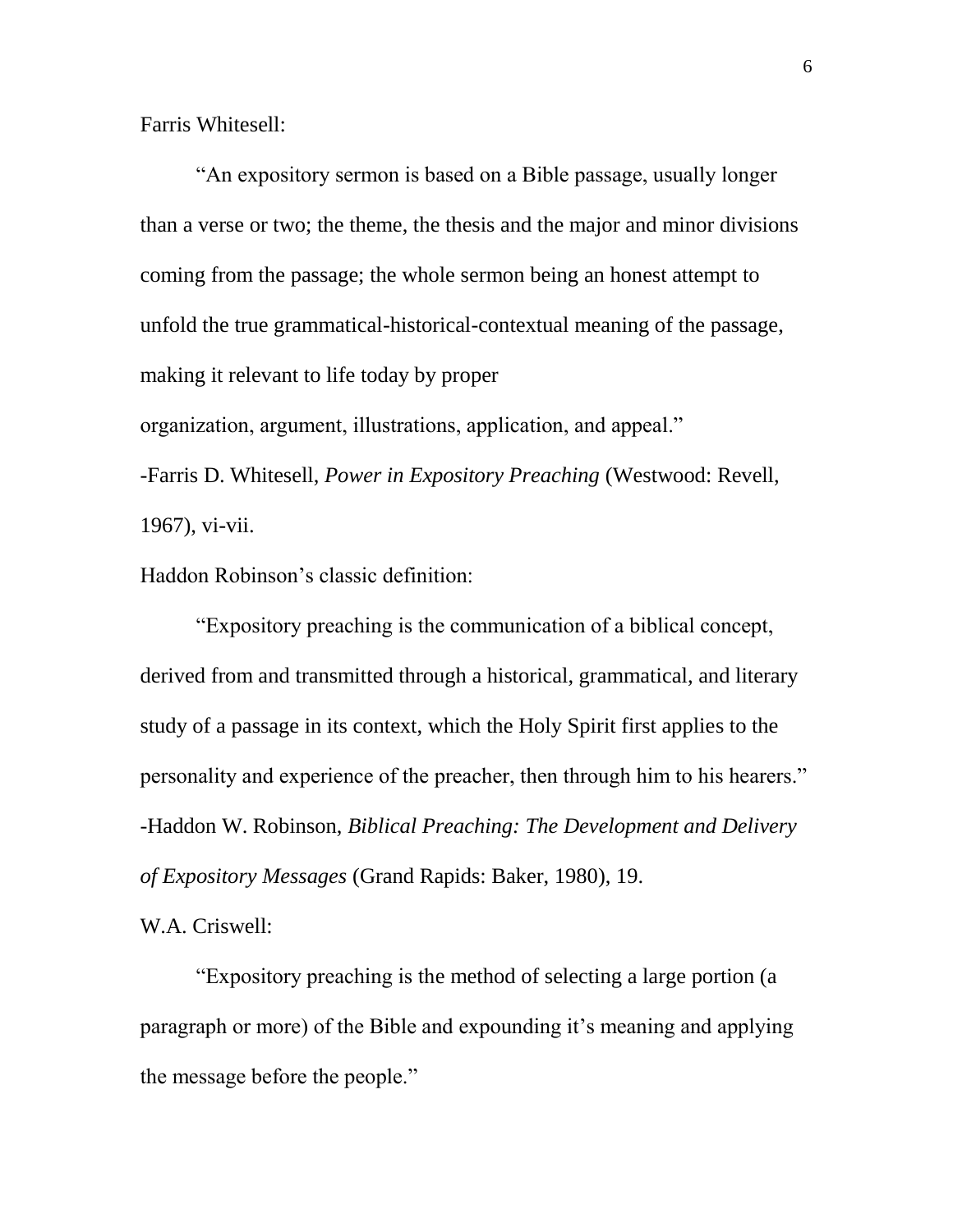-W. A. Criswell, *Criswell's Guidebook For Pastors* (Nashville: Broadman & Holman, 1980), 42.

Sidney Greidanus:

"The first and foundational criterion is that sermons must be biblical, that is, they must pass on the meaning and intent of Scripture. A second criterion, implied in the first, is that sermons must be God-centered (or Christ-centered) rather that human centered."

-Sidney Greidanus, *The Modern Preacher and the Ancient Text: Interpreting and Preaching Biblical Literature* (Grand Rapids: Eerdman's, 1988), 15. Al Mohler:

"Expository preaching is that mode of Christian preaching which takes as its central purpose the presentation and application of the text of the Bible. All other issues and concerns are subordinated to the central task of presenting the biblical text. As the Word of God, the text of Scripture has the right to establish both the substance and the structure of the sermon. Genuine exposition takes place when the preacher sets forth the meaning and message of the biblical text, and makes clear how the Word of God establishes the identity and worldview of the Church as the people of God." -R. Albert Mohler, Jr., President, The Southern Baptist Theological Seminary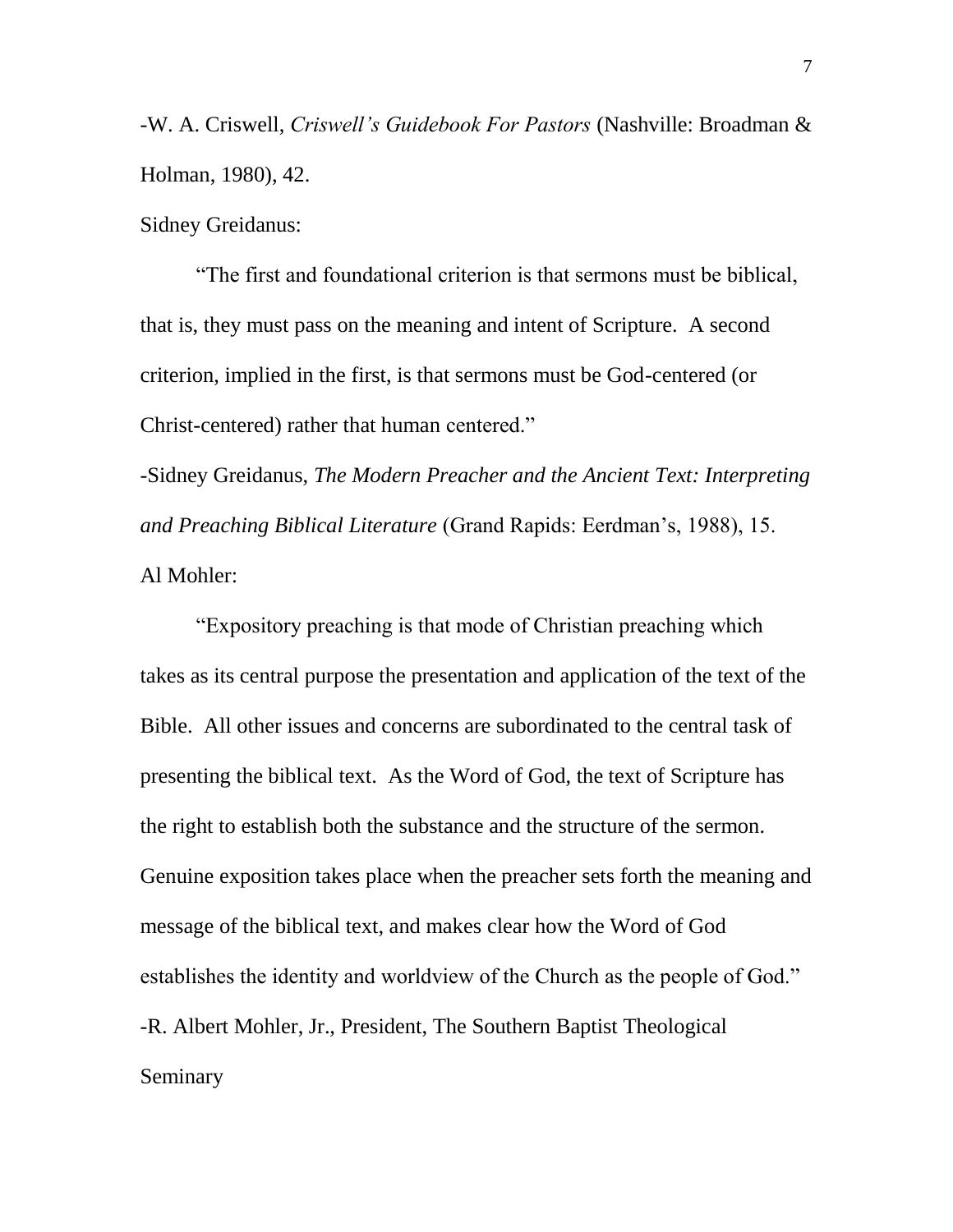Stephen Olford:

"Expository preaching is the Spirit-empowered explanation and proclamation of the text of God's Word with due regard to the historical, contextual, grammatical, and doctrinal significance of the given passage, with the specific object of invoking a Christ-transforming response." -Stephen F. Olford with David L. Olford, *Anointed Expository Preaching* (Broadman & Holman, 1998) 69.

Ramesh Richard:

"Expository preaching is the contemporization of the central proposition of a biblical text that is derived from proper methods of interpretation and declared through effective means of communication to inform minds, instruct hearts, and influence behavior toward godliness." -Ramesh Richard, *Preparing Expository Sermons* (Baker, 1995, 2001). J. I. Packer:

"Christian Preaching is the event of God, Himself, bringing to an audience a Bible based, Christ related, life impacting message of instruction and direction through the words of a spokesman."

If one desires a definition of 10 words or less of faithful exposition, Akin, Curtis and Rummage say it is "Christ-centered, text drive, Spirit led preaching that transforms lives."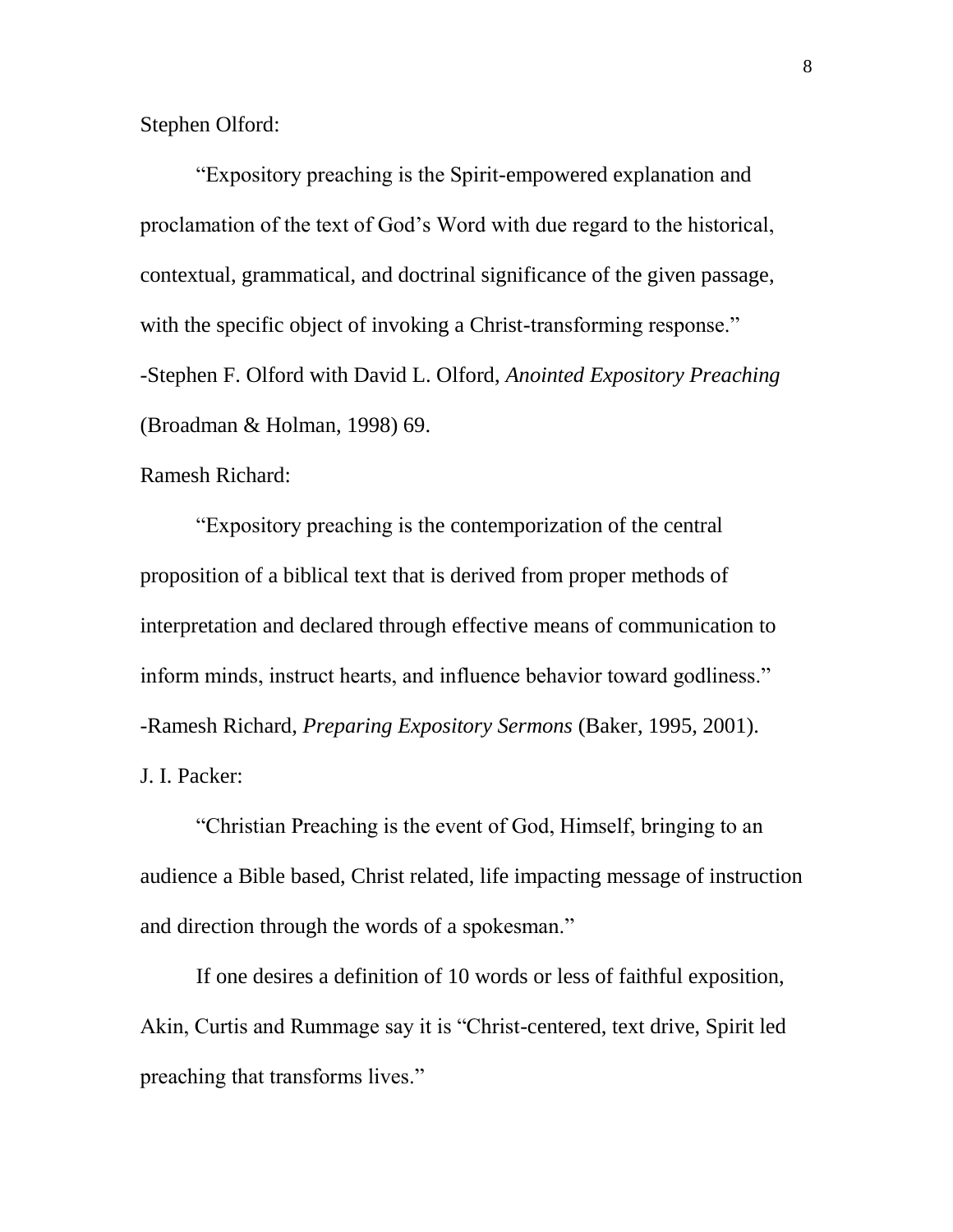Drawing from these complementary definitions and descriptions of expository preaching, I present my own. It is more of a description than a definition.

"Expository preaching is text driven preaching that honors **the truth** of Scripture as it was given by the Holy Spirit. Its goal is to discover the **God-inspired meaning** through historicalgrammatical-theological investigation and interpretation. By means of engaging and compelling proclamation, the preacher explains, illustrates and applies the meaning of the biblical text in submission to and in the power of the Holy Spirit, preaching Christ for a verdict of changed lives."

From this description, we can now examine 7 important and essential components for a vision of the Word, a vision for expository preaching. These are summarized in *Engaging Exposition* but expanded here for a more full consideration. We will discover what I believe are essential foundations for a compelling vision for the preaching of the Word of God.

1. Expository Preaching is Text-Driven Preaching that truly honors the divine revelation as given by God.

Mark Dever writes, "The first mark of a healthy church is expository preaching. It is not only the first mark; it is far and away the most important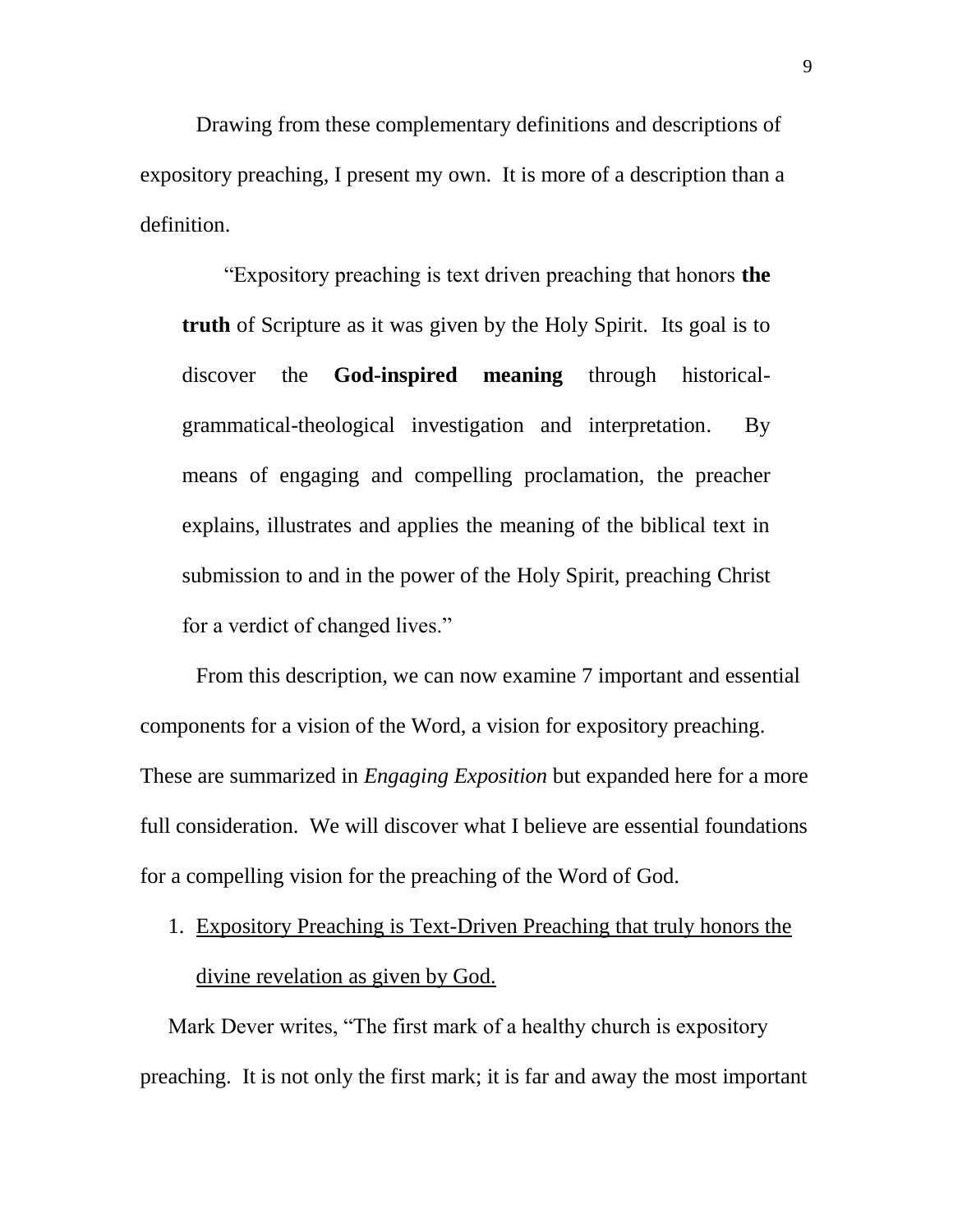of them all, because if you get this one right, all of the others should follow" (*9 Marks of a Healthy Church*, p 39).

Expository preaching allows the biblical text to determine both the substance and the structure of the message. How one structures the Scriptures will determine how one structures the sermon. The Scriptural text drives and determines, shapes and forms sermon development as it relates to the explanation of the biblical text. Sidney Greidanus reminds us that,

"Biblical preaching is 'a Bible shaped word imparted in a Bible-like way. In expository preaching the biblical text is neither a conventional introduction to a sermon on a largely different theme, nor a convenient peg on which to hang a ragbag of miscellaneous thoughts, but a master which dictates and controls what is said."

-(*The Modern Preacher and the Ancient Text,* 11).

Allen Ross of the Beeson Divinity School concurs and adds an important warning:

"Too many so-called expositors simply make one central idea the substance of their message. The narrative may be read or retold, but the sermon is essentially their central expository idea-it is explained, illustrated, and applied without further recourse to the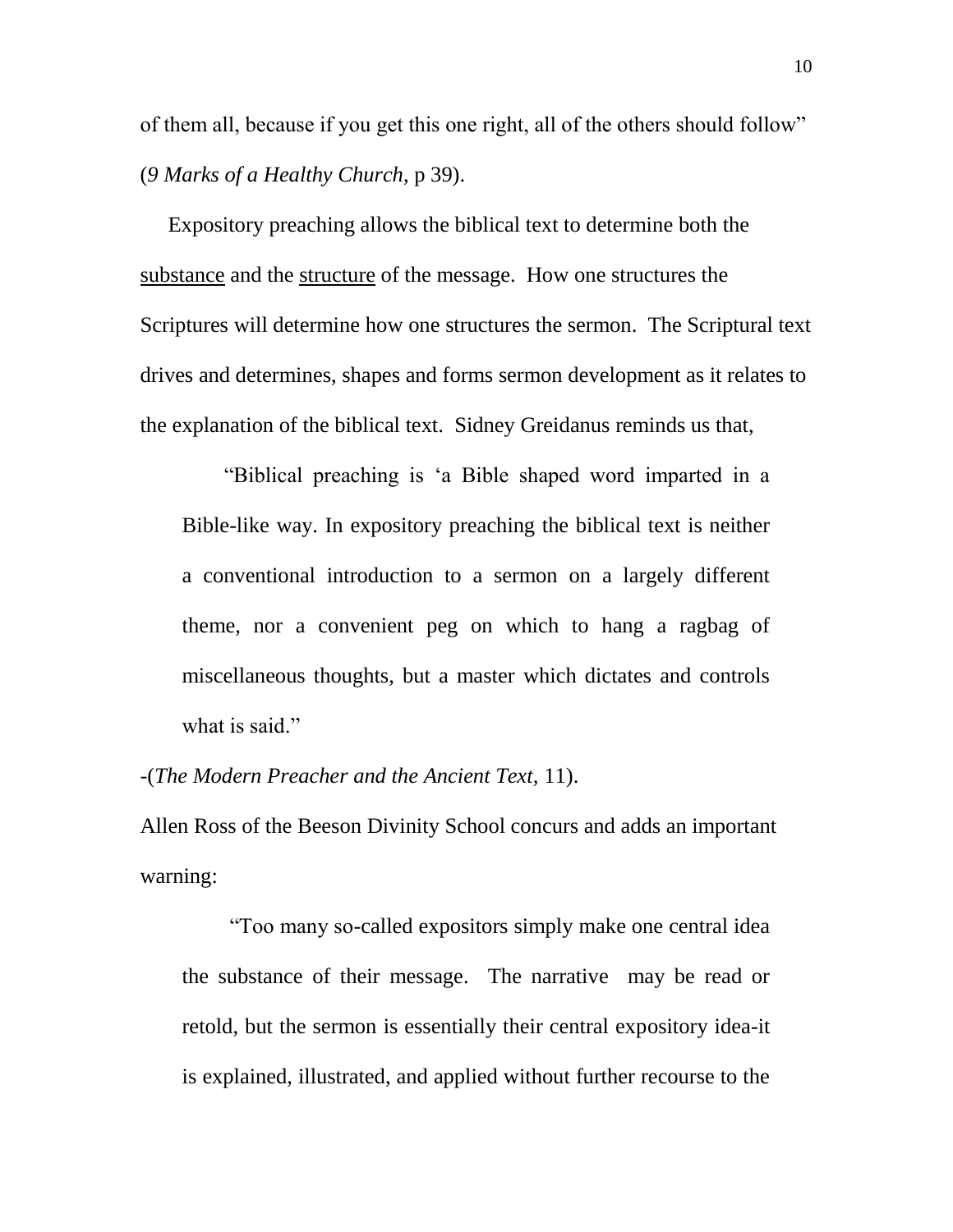text. This approach is not valid exegetical exposition. In exegetical exposition, the substance of the exposition must be clearly derived from the text so that the central idea unfolds in the analysis of the passage and so that all parts of the passage may be interpreted to show their contribution to the theological idea."

## -(*Creation and Blessing,* 47).

The faithful expositor will reject any method that would entice him to superimpose his preconceived agenda on the text. Further, he will not, as Kaiser states, "[Force the] text to answer one of his favorite questions or to deal with one of the contemporary issues… that our cultures wants to have solved" (Kaiser, 153). The faithful expositor will make sure that his people meet the God who inspired the text and is in the text.

Are there advantages in this method? The answer is yes and there are many. Don Carson highlights six:

- 1. It is the method least likely to stray from Scripture.
- 2. It teaches people how to read their Bible.
- 3. It gives confidence to preachers and authorizes the message.
- 4. It meets the need for relevance without allowing the clamor for relevance to dictate the message.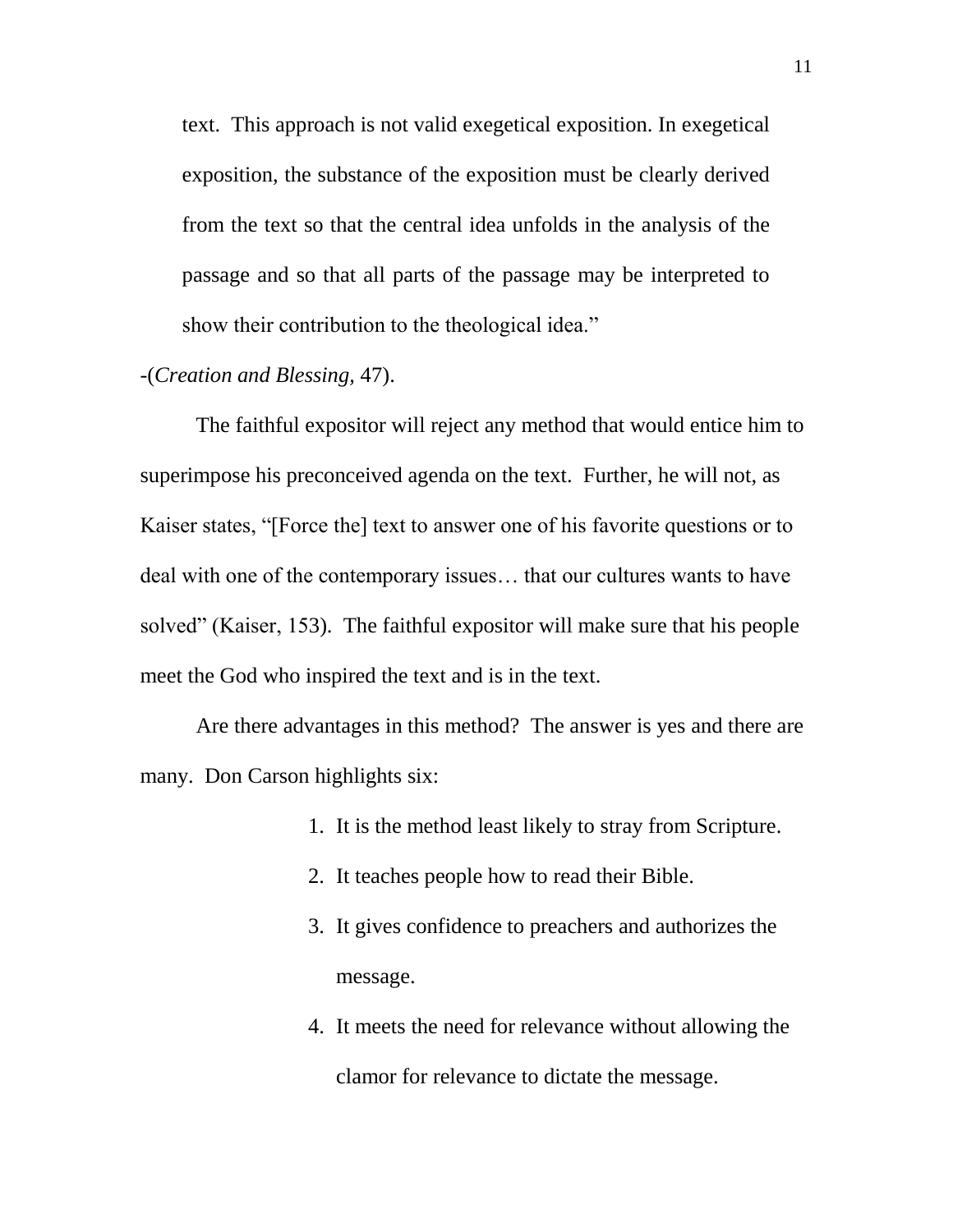- 5. It forces the preacher to handle the tough passages.
- 6. It enables the preacher to most systematically expound the whole counsel of God if sufficient chunks are handled.

Unfortunately, in our therapeutic culture, where felt needs and how-to sermons are dominant and deemed essential, even by evangelicals, textdriven preaching is viewed as simply inadequate for the day. The perspective of many is expressed well in an article entitled "What Is The Matter With Preaching?" The author writes,

"Every sermon should have for its main business the solving of some problem- a vital, important problem puzzling minds, burdening consciences, distracting lives… And if any preacher is not doing this, even though he have at his disposal both erudition and oratory, he is not functioning at all. Many, preachers, for example, indulge habitually in what they call expository sermons. They take a passage from Scripture and, proceeding on the assumption that the people attending church that morning are deeply concerned about what the passage means, they spend their half hour or more on historical exposition of the verse or chapter, ending with some appended practical application to the auditors.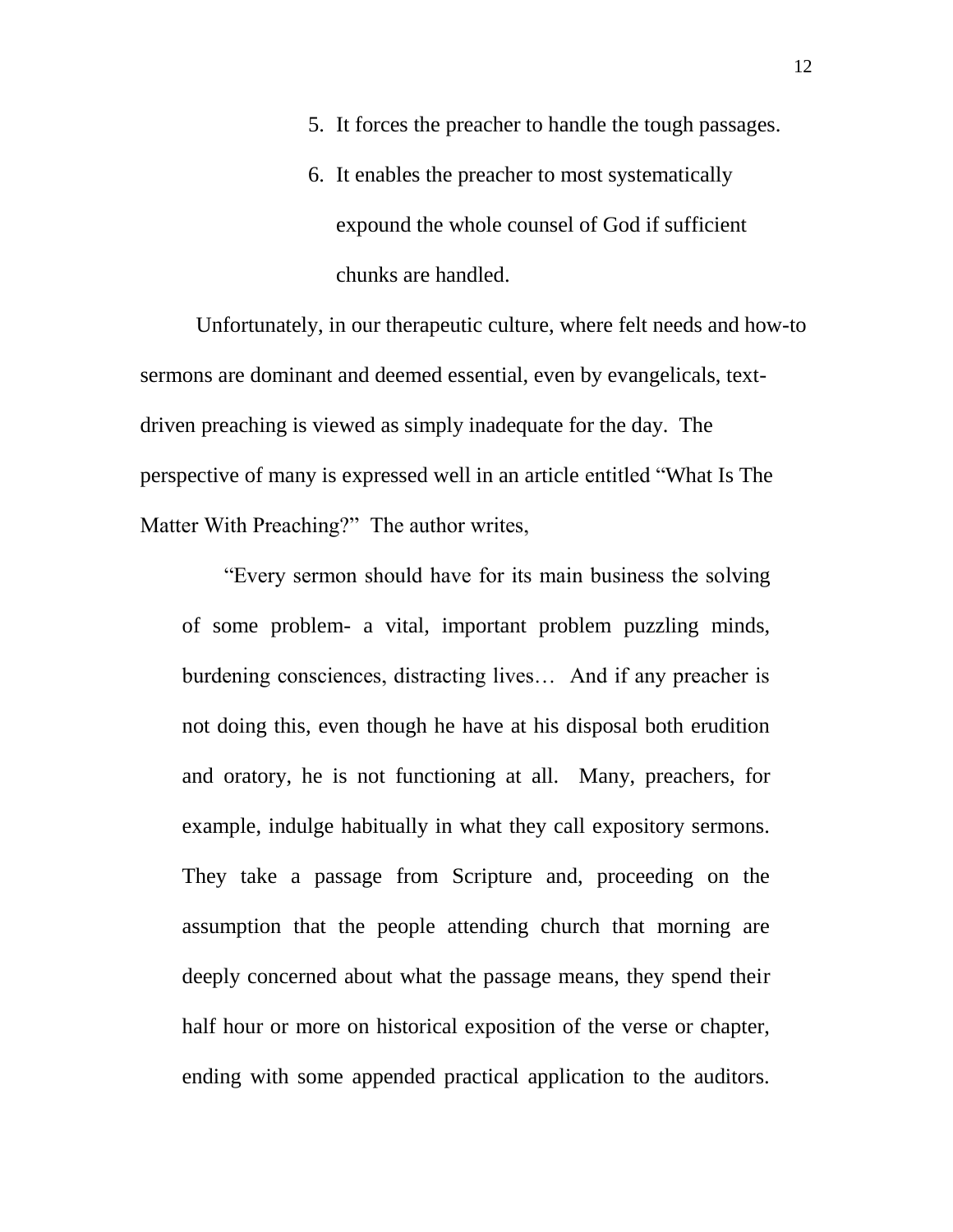Could any procedure be more surely predestined to dullness and futility? Who seriously supposes that, as a matter of fact, one in a hundred of the congregation cares, to start with, what Moses, Isaiah, Paul or John meant in those special verses, or came to church deeply concerned about it? Nobody else who talks to the public so assumes that the vial interests of the people are located in the meaning of words spoken two thousand years ago. The advertisers of any goods, from a five foot shelf of classic books to the latest life insurance policy, plunge as directly as possible after the contemporary wants, felt needs, actual interests and concerns… Preachers who pick out texts from the Bible and then proceed to give their historic settings, their logical meaning in the context, their place in the theology of the writer, are grossly misusing the Bible. Let them not end but start with thinking of the audience's vital needs, and then let the whole sermon be organized around their endeavor to meet those needs. This is all good sense and good psychology."

(-"What is the Matter with Preaching?" in *Harper's Magazine,* July, 1928, 135).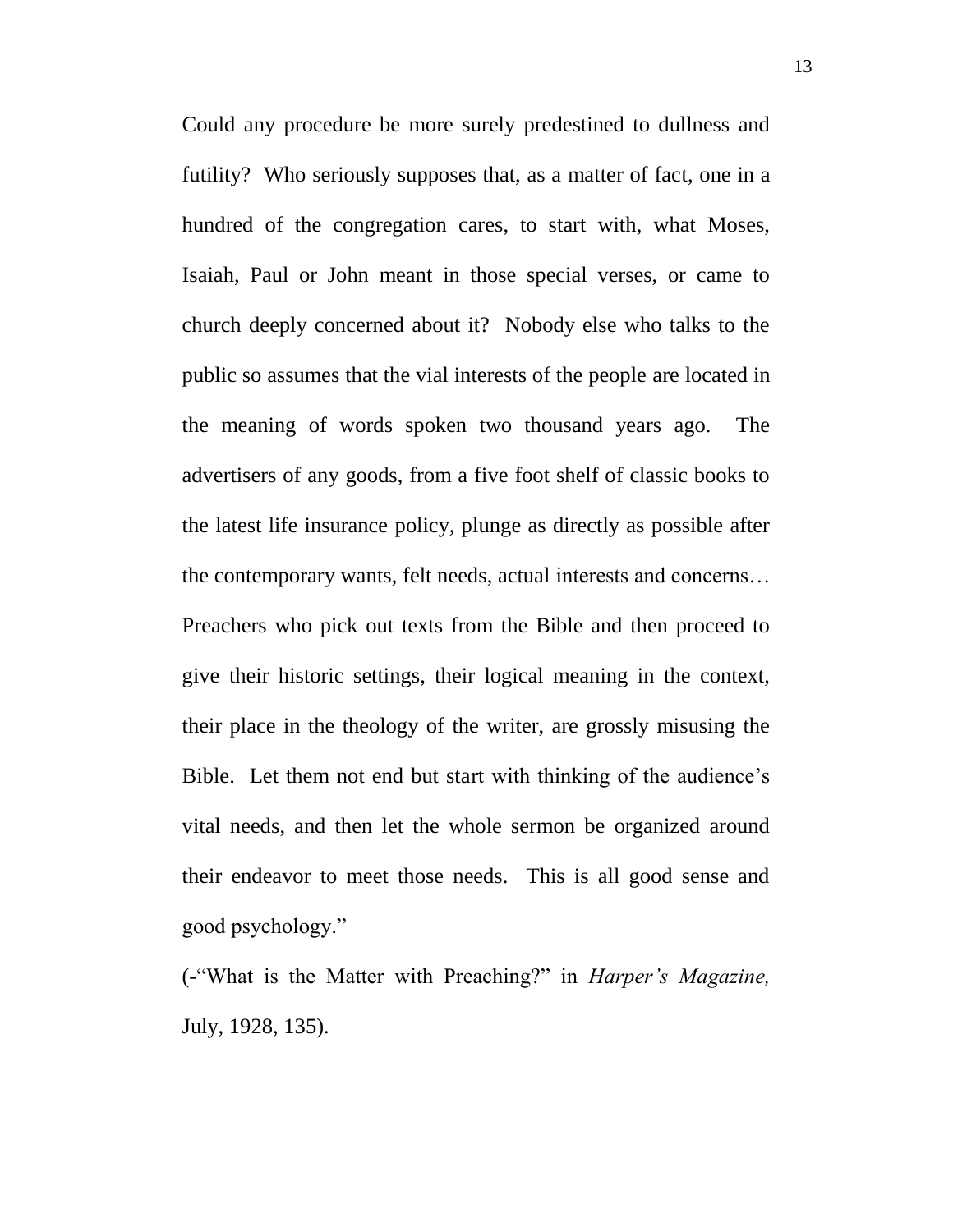Interestingly, this statement is not the musings of a contemporary pulpiteer. Its author is Harry Emerson Fosdick, who penned these words in 1928! Contemporary evangelicals need to be careful from whose homiletical stream they drink.

2. Expository preaching honors the principle of authorial intent, recognizing that the ultimate author of Scripture is the Holy Spirit, God Himself.

The faithful expositor is humbled, even haunted, by the realization that when he stands to preach he stands to preach what has been given by the Holy Spirit of God. Why is he haunted? Because he understands that what is before his eyes is divinely inspired by God, and he trembles at the very thought of abusing, neglecting or altering what God Himself wrote. Yes, the Bible is best described as the Word of God written in the words of men. However, it is ultimately the Word of God, and the divine author's intended meaning as deposited in the text should be honored. There is a noble tradition concerning this principle. J. I. Packer, citing *The Westminster Directory* (of 1645) states, "The true idea of preaching is that the preacher should become a mouthpiece for his text, opening it up and applying it as a word from God to his hearers, talking only in order that the text may speak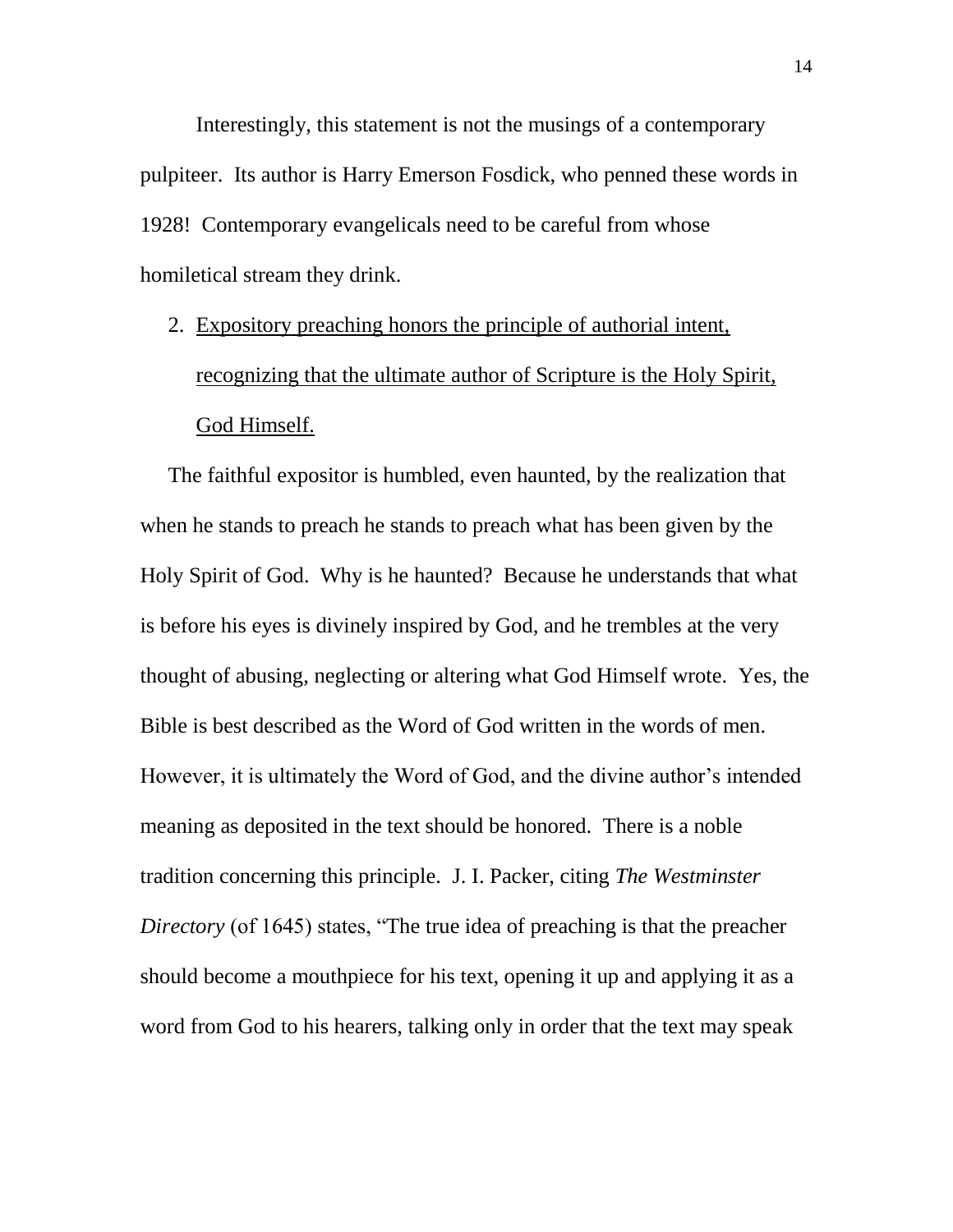itself and be heard, making each point from his text in such a manner that [hearers] may discern [the voice of God]."

Haddon Robinson adds, "When a preacher fails to preach the Scriptures, he abandons his authority. He confronts his hearers no longer with a word from God but only with another word from men." (Haddon W. Robinson, *Biblical Preaching*).

It is a sad commentary on how easily evangelicals can be seduced, if not by the academy, then by the culture. That this theological and hermeneutical quicksand is ever a serious consideration for those who man our pulpits and shepherd the Church of the Lord Jesus Christ is a tragedy with enormous consequences. We should not ignore what a preacher or hearer brings to a text or a sermon. However, we should not deify it either.

3. Scripture must be interpreted and understood as it was given to the original audience. The text cannot mean today what it did not mean then.

Gordon Fee and Doug Stuart correctly assert, "A text cannot mean what it never could have meant to its author or his or her readers." (*How to Read the Bible For All It's Worth*, 64). This principle does not neglect the fact that the faithful expositor must build a sturdy bridge between the historical audience and their context, and the audience he addresses here and now. It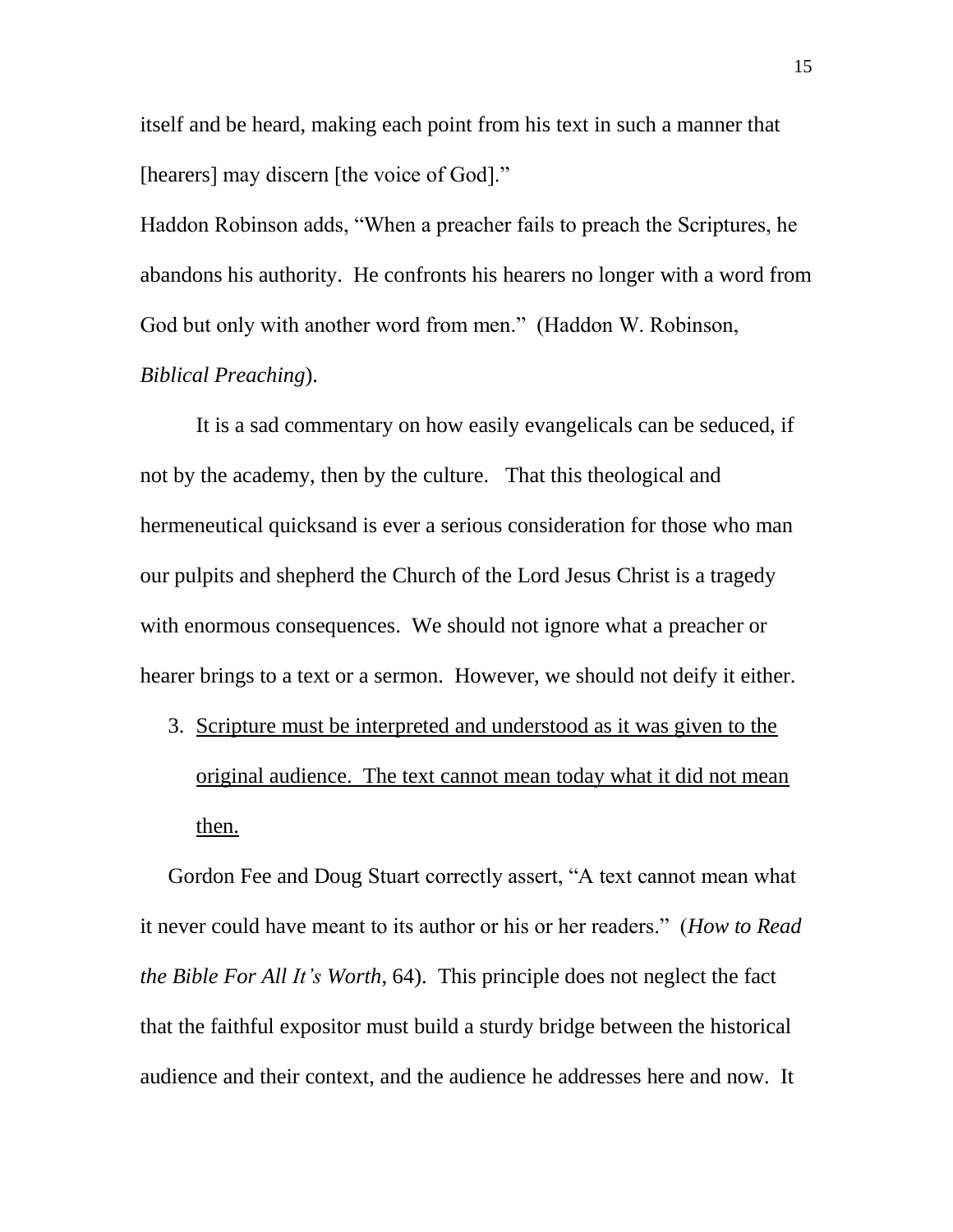does mean he will not eisegete the text, reading into it the preconceived notions of his own imagination or interest. Further, he will not injure the inspired text with a fanciful and irresponsible hermeneutic that surpasses the allegorist of the medieval period. As evangelical expositors we must continue to affirm that "the meaning is one, though the applications are many." We must honor the text as it was given and as it would have been understood by the original audience.

Now, and this is critically important. This principle does not ignore the divine authorship of Scripture, the concept of a hermeneutic of the whole canon, the flow, nature and patterns seen in redemptive history, or the intriguing issue of *Sensus Plenior.* As Kevin Vanhoozer argues, and I find his argument compelling, "'the fuller meaning' of Scripture-the meaning associated with divine authorship-emerges only at the level of the whole canon…the canon as a whole becomes the unified act for which the divine intention serves as the unifying principle. The divine intention supervenes on the intention of the human authors. The Spirit will apply meaning, not change it" (264-65). In other words, a fuller understanding, implications and significances embedded in the inspired meaning of the text, in light of the whole canon, may certainly come to light. In fact they will come to light in Christ!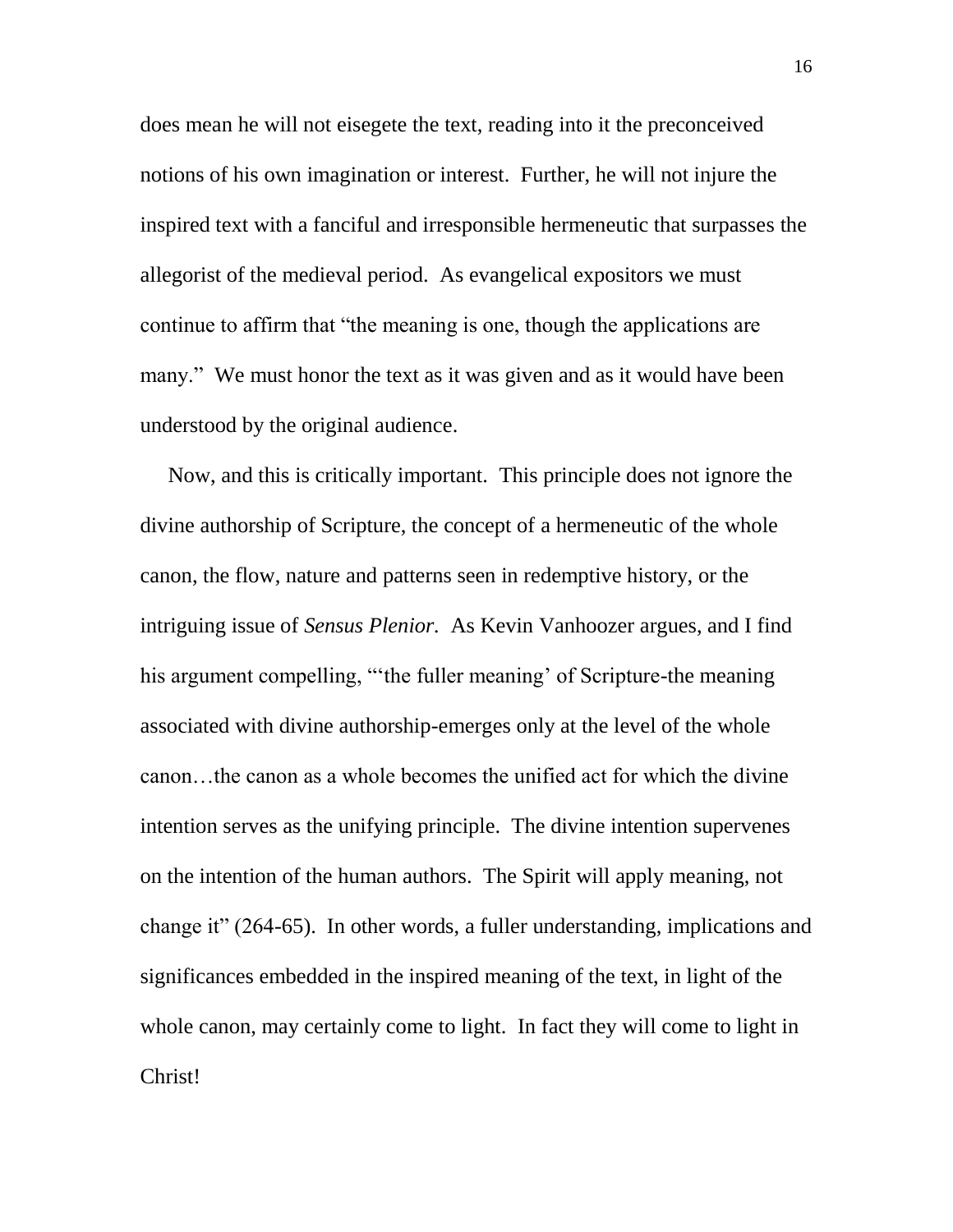4. Historical-grammatical-theological interpretation will best discover both the truth of the text and the theology of the text.

It is my conviction that biblical theology is prior to systematic theology, but that biblical theology must always proceed to systematic theology. The recovery of reading the Bible in light of its "Grand Redemptive Story" has borne much fruit. Creation  $\rightarrow$  Fall  $\rightarrow$  Redemption  $\rightarrow$  New Creation is the "Big Story" by which all the "little stories" must be interpreted and proclaimed. The biblical theology which readily appears from this hermeneutical strategy will provide the necessary materials for the preacher to help his people think well in biblical and theological categories that will be Christocentric and not anthropocentric in focus and orientation.

Now, we must be honest. Doctrinal/theological preaching is noticeably absent in the modern pulpit. Theological and biblical illiteracy is the heavy price being paid. As the preacher exegetes both his text and audience, he should be alert to the theological truths contained in and supported by the text. He must endeavor to develop a strategy that will allow him to convey these truths in a clear, winsome and relevant manner. Therefore, a faithful minister of the Word will bombard every text with a series of questions that many preachers of the Holy Scripture never ask.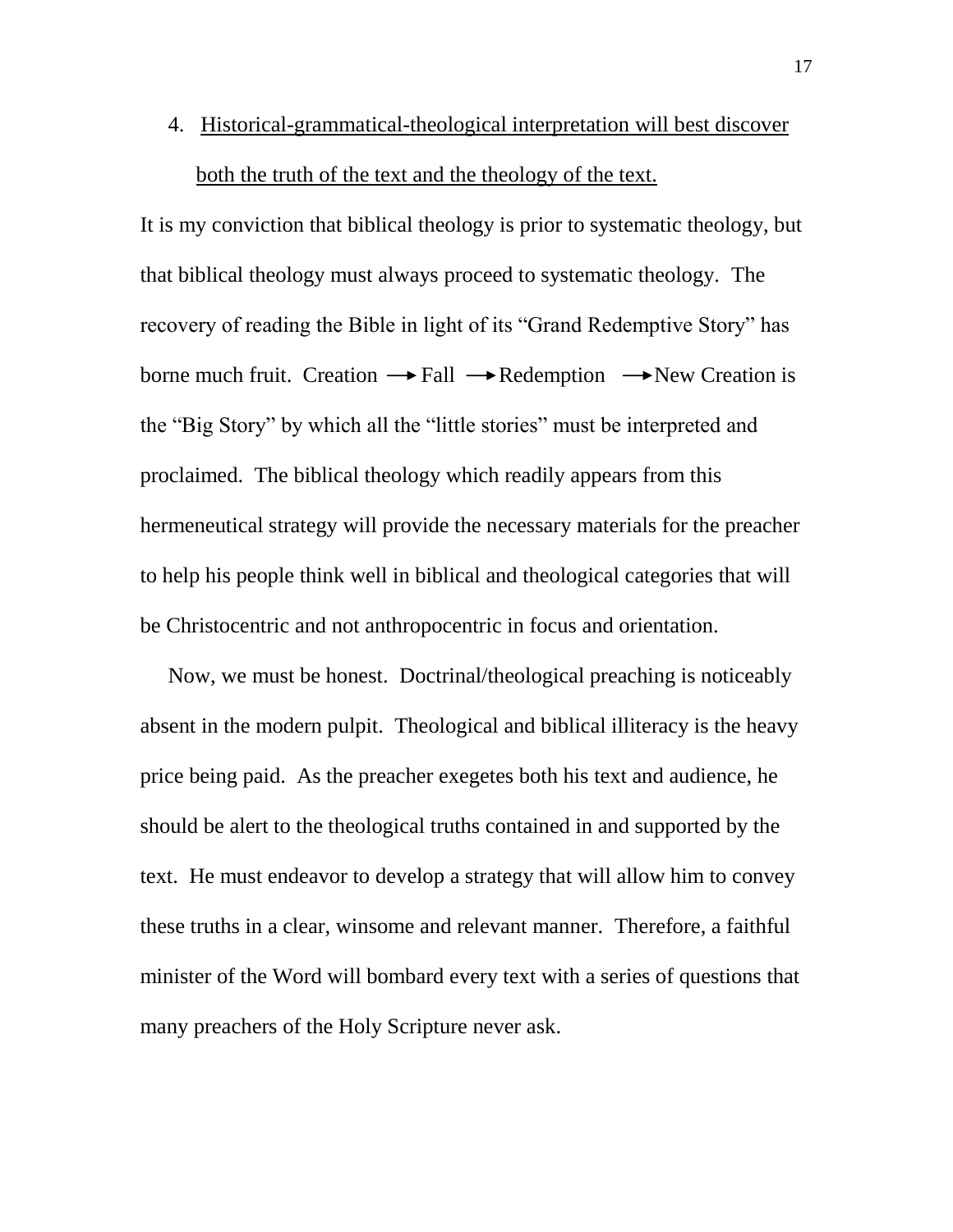- 1. What does this text say about the Bible (and the doctrine of Revelation)?
- 2. What does this text say about God (also Creation, angelology)?
- 3. What does this text say about man (and sin, our falleness)?
- 4. What does this text say about Jesus Christ (His person and work)?
- 5. What does this text say about the Holy Spirit?
- 6. What does this text say about Salvation?
- 7. What does this text say about the Church?
- 8. What does this text say about Last Things?

Again, we need to be honest and forthright at this point. It is impossible to preach without preaching some type of theology or doctrine. However, though an unhealthy allegiance to a particular tradition of theology will give you a nice, tight, clean theological system, it will also lead you to squeeze and twist certain texts of Scripture in order to force them into your theological mold or grid. I believe a better way is to let your exegesis drive your theology. Let your theological system be shaped by Scripture and not the reverse. You will most certainly have more tension, more mystery, but your will be more true to the text of Holy Scripture, and you will embrace and cultivate a more balanced and healthy theology.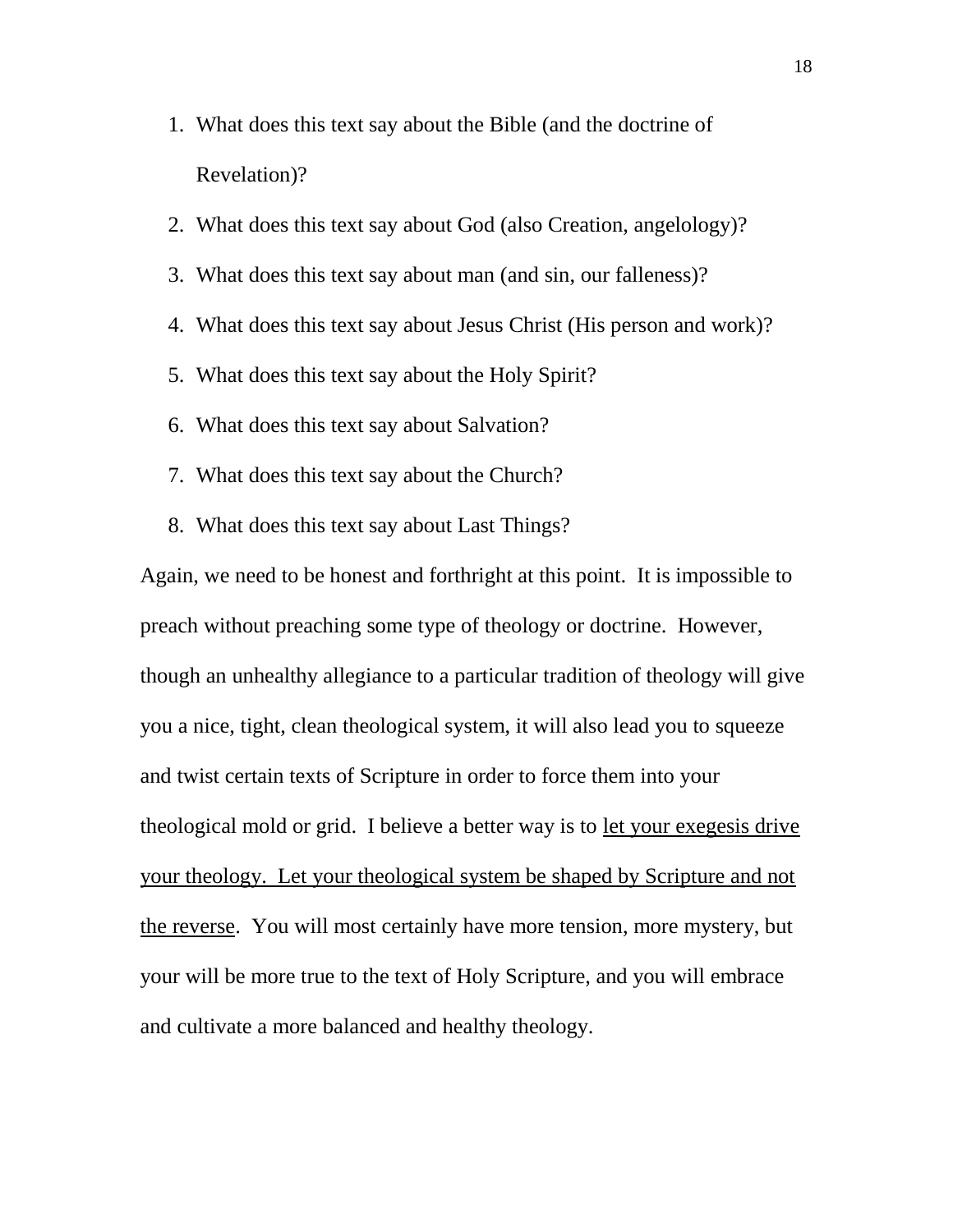In this context, I would encourage us to always ask of every text 5 questions, and to ask them in this order: 1) What does this text teach us about God? 2) What does this text teach us about fallen humanity that requires the grace of God? 3) What does this text teach us about Christ? 4) What does God want us to know? 5) What does God want us to do? Asking these questions in this order will guide us in having a

Theocentric/Christocentric homiletic and theology. It will make sure that the real hero of the Bible is always on display: the Lord Jesus Christ. It will serve as an effective vaccine to the psychological, therapeutic, feel-good or mystical/personalistic diseases that have infected so many churches. It will keep Jesus preeminent and the gospel front and center.

A steady diet of exegetical theology, rooted in the Grand Redemptive Story of the Bible, fleshed out in expository preaching is a certain cure for the spiritual and theological anemia that afflicts too many of our churches.

5. Effective biblical instruction will take serious and develop the implications of what Jesus said in John 5:39; Luke24:25-27, 44-47 about the Christological nature of Scripture.

Jesus said in John 15:26, "When the Counselor comes, whom I will send to you from the Father- the Spirit of truth who proceeds from the Father- He will testify about Me." And in John 16:14, Jesus adds, "He [the Holy Spirit]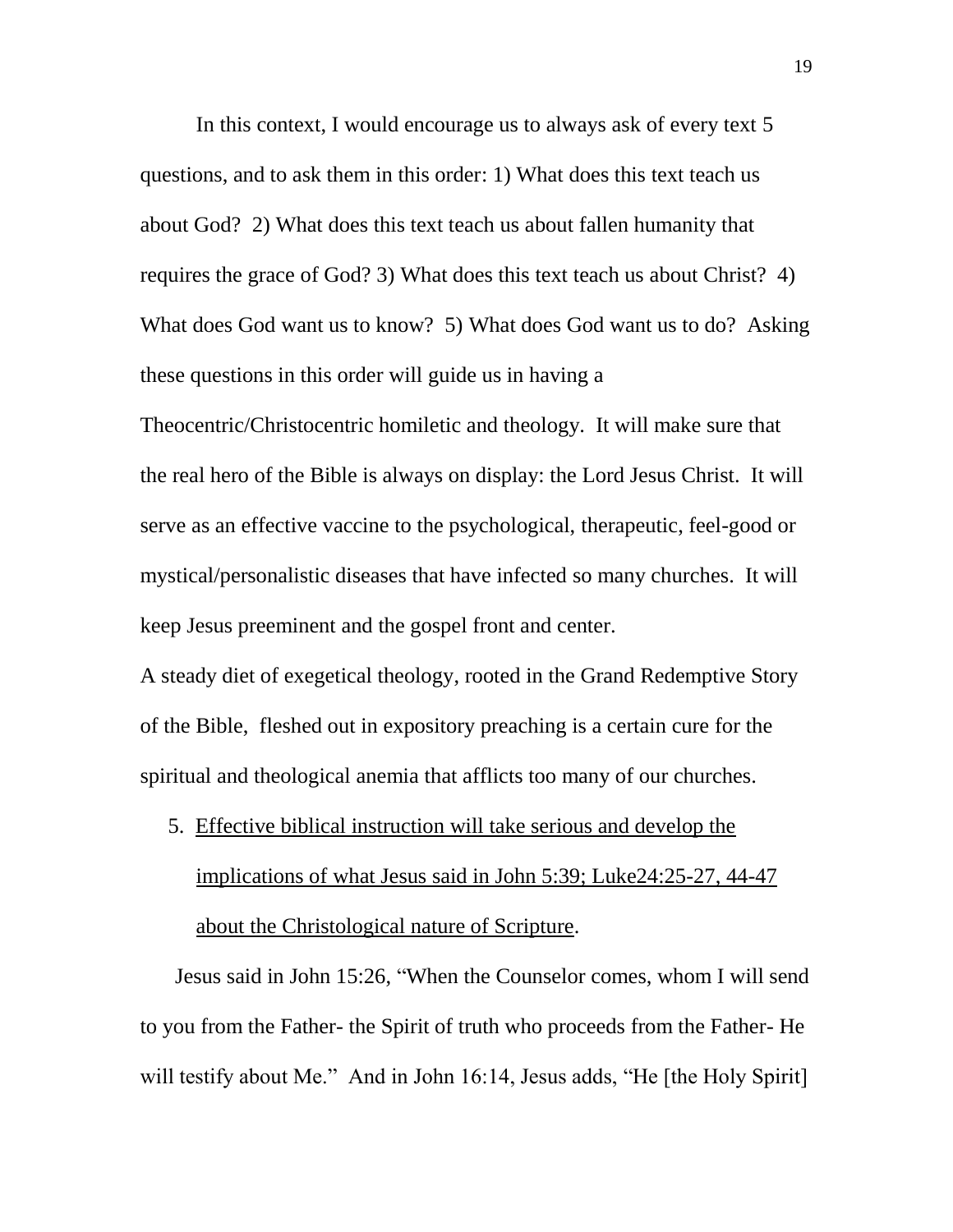will glorify Me." Call it what you will, preaching that does not exalt, magnify and glorify the Lord Jesus is not Christian Preaching. Preaching that does not present the gospel and call men and women to repent of sin and place their faith in the death and resurrection of Jesus Christ is not gospel preaching. We are not Jewish rabbis or scribes, and this truth should guide us in how we handle the Old Testament. Jesus, Himself, provides the hermeneutical key in Luke 24. All Scripture is Christian Scripture and must be treated as such.

Good and faithful exposition will be Christological in focus, inner-canonical in context, and inter-textual in building a biblical theology. It will carefully interpret Scripture in the greater context of the grand redemptive storyline of Scripture. The near and immediate context will be honored, but the extended and canonical context also will be honored and explored as well. Such a hermeneutic and homiletic is in harmony with that which was employed by the apostles. Applying what can be called "a comprehensive Christocentric hermeneutic", we will examine "the little narratives" and "pericopes" in light of the "big narrative," the great redemptive narrative centered in Christ. As this applies to the Old Testament, we will exegete and expound Scripture recognizing that all of the Old Testament is a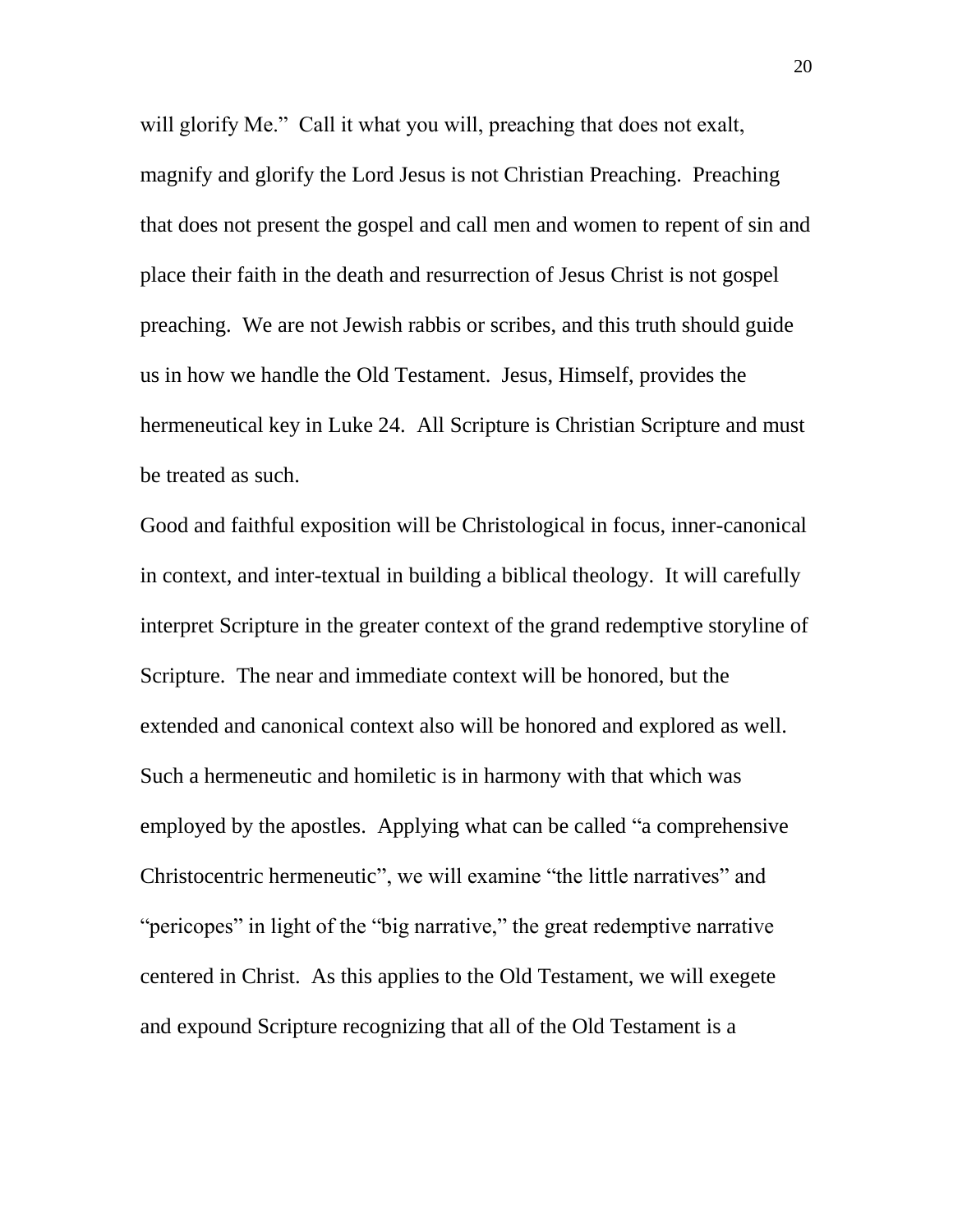messianic book that points to Christ, and as those in Christ, it points to and is applied to us mediated through Christ.

Jon Akin guides us well when he writes,

"We look for clues, themes, etc. that foreshadow what will happen at the end of the story. After reading the whole story, those clues and themes make greater sense, and are read in light of the rest of the story. When reading stories like *Romeo and Juliet; The Odyssey;* or *The Lion, The Witch, and the Wardrobe*, etc. we do not dissect the earlier episodes without putting them in the context of the entire story. It would be like analyzing act two of *Romeo and Juliet* without seeing the clues and themes that foreshadow the tragic movement of the plot. The same must be done when reading the Old Testament, because there are "clues" and themes that point forward to fulfillment in Christ."

- (Jon Akin, "*Reading the Bible Christocentrically: Part 2*, SBC Witness, 11-08-06)

6. From beginning to end, from the study to the pulpit, the entire process of biblical exposition must take place in absolute and complete submission to the Holy Spirit.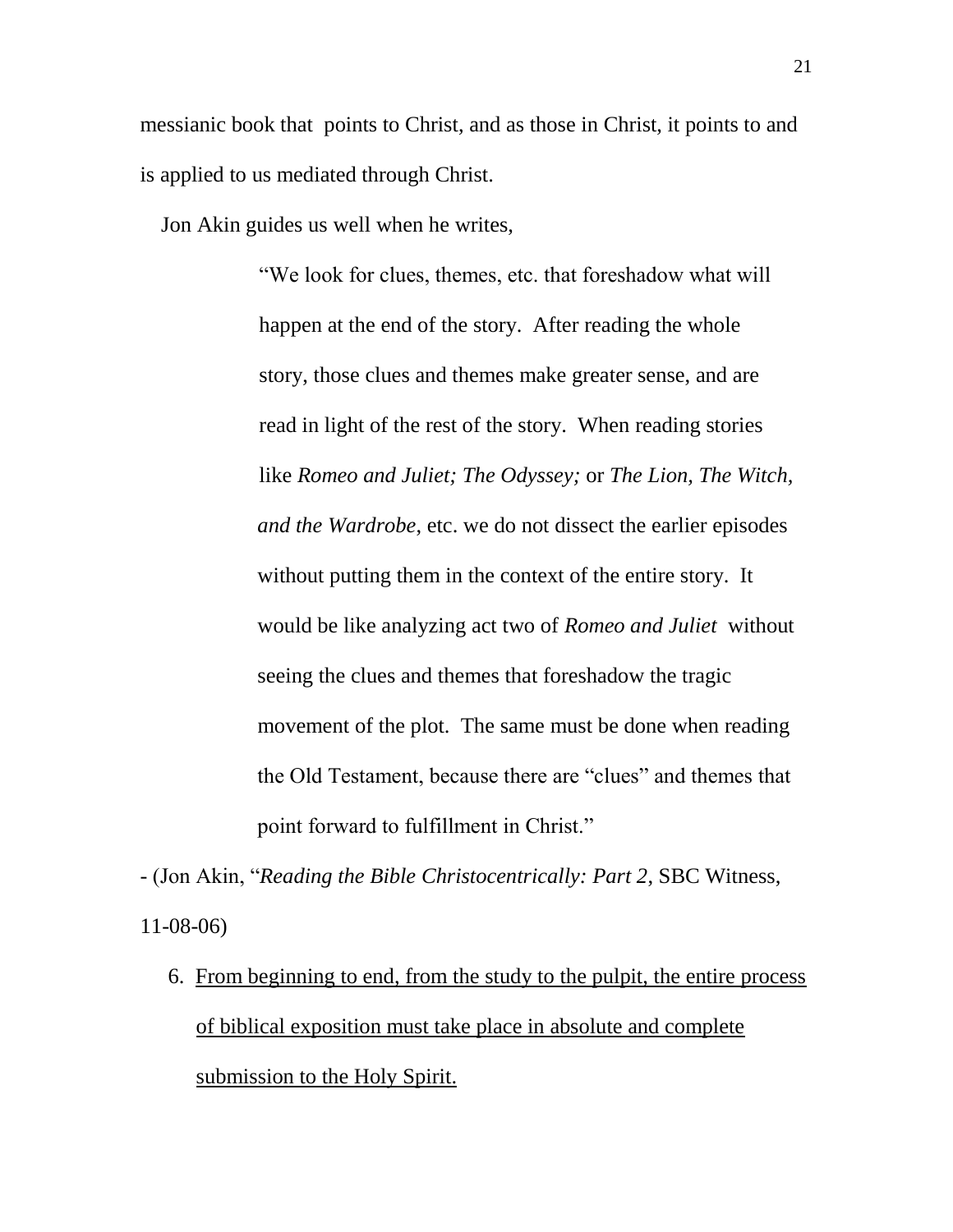J. H. Jowett captured the essence of what we are after when we stand to proclaim the Word of God. There is a sobering and piercing nature to what he says: "What we are after is not that folks shall say at the end of it all, 'What an excellent sermon!' That is a measured failure. You are there to have them say when it is over, 'What a great God!' It is something for men not to have been in your presence but in His."

-(J.H. Jowett, quoted in *Context*, Dec. 1, 1997, p. 2).

All that we do in preparation and proclamation of the Bible should take place in humble submission to the Holy Spirit. In the study as we analyze the text, study the grammar, parse the verbs, consult commentaries, and gather the raw materials for the message, we should seek His guidance and confess our dependence on Him.

When we stand to preach, to minister the Word to our people, again we must plead for His filling and direction. Word and Spirit was a hallmark of the Reformers, and it must be the same with us. Submission to the Spirit is no substitute and no excuse for avoiding the hard work of the study. However, a homiletical masterpiece will be of little value without the ministry of the Holy Spirit.

We are not journey guides, self-helpers, positive thinkers, liberal or conservative commentators, parroting the wisdom of the world, true though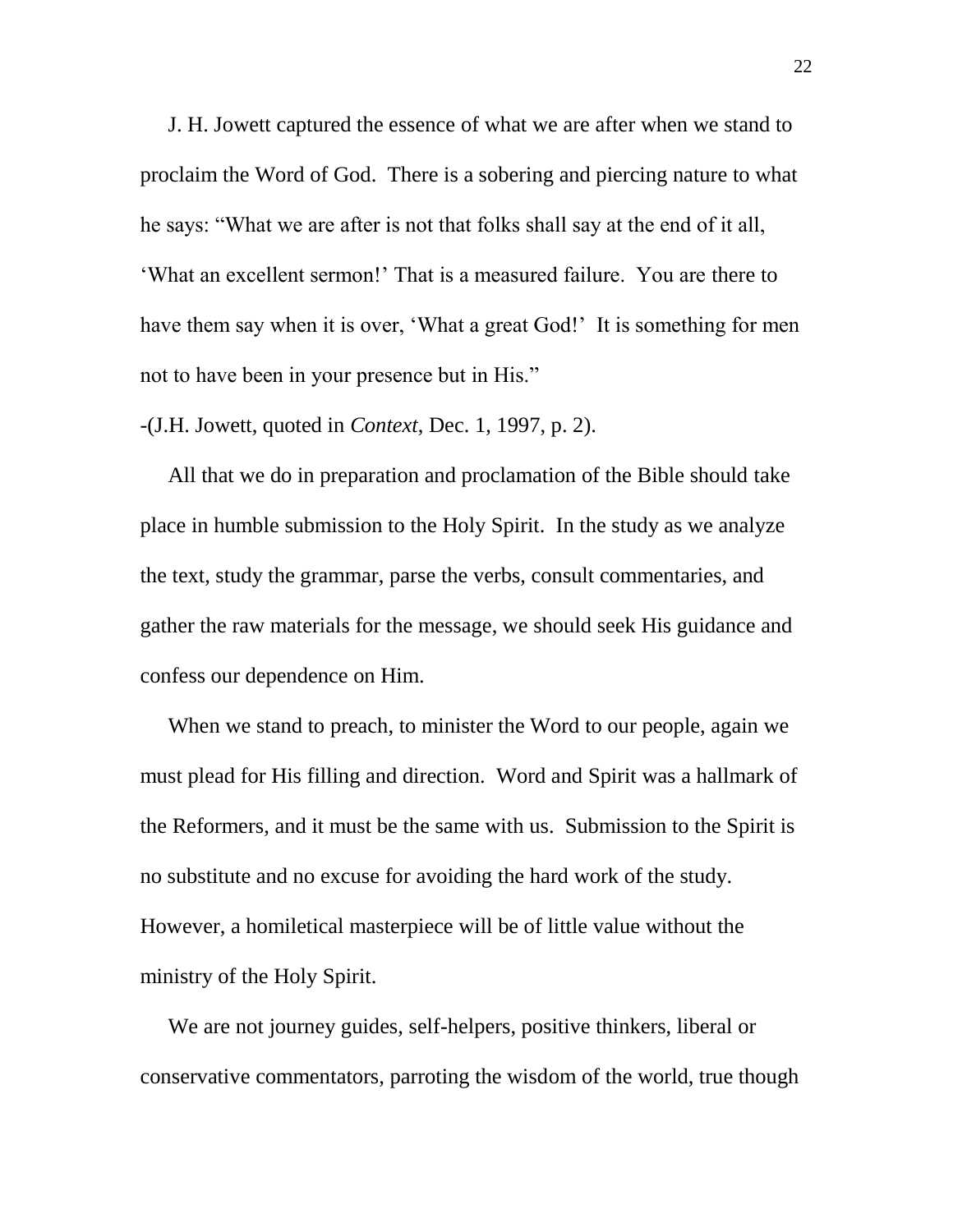it sometimes may be. We are gospel preachers, Jesus-intoxicated heralds by virtue of the indwelling and filling of the Holy Spirit. Submission to the Spirit must be our posture from start to finish.

# 7. Changed lives for the glory of God is always the goal for which we strive. Therefore it is a sin, of the most serious sort, to preach the Word of God in a boring and unattractive fashion.

I agree with Charles Koller who says, "It is more important clumsily to have something to say than cleverly to say nothing" (Charles Koller, *Expository Preaching Without Notes*, 42-43). However, in Ecclesiastes 12:9-10 Solomon says, "…the Preacher also taught the people knowledge; and he pondered, searched out and arranged many proverbs. The Preacher sought to find delightful words and to write words of truth correctly." In the multi-media, entertainment saturated culture in which we live, I repeatedly tell my students, "What you say is more important than how you say it, but how you say it has never been more important." Haddon Robinson, quoting a Russian proverb says, "It is the same with men as with donkeys; whoever would hold them fast must get a very good grip on their ears." (*Biblical Preaching*, 166). Restricting ourselves to the American context, since that is where the vast majority of us live and minister, I would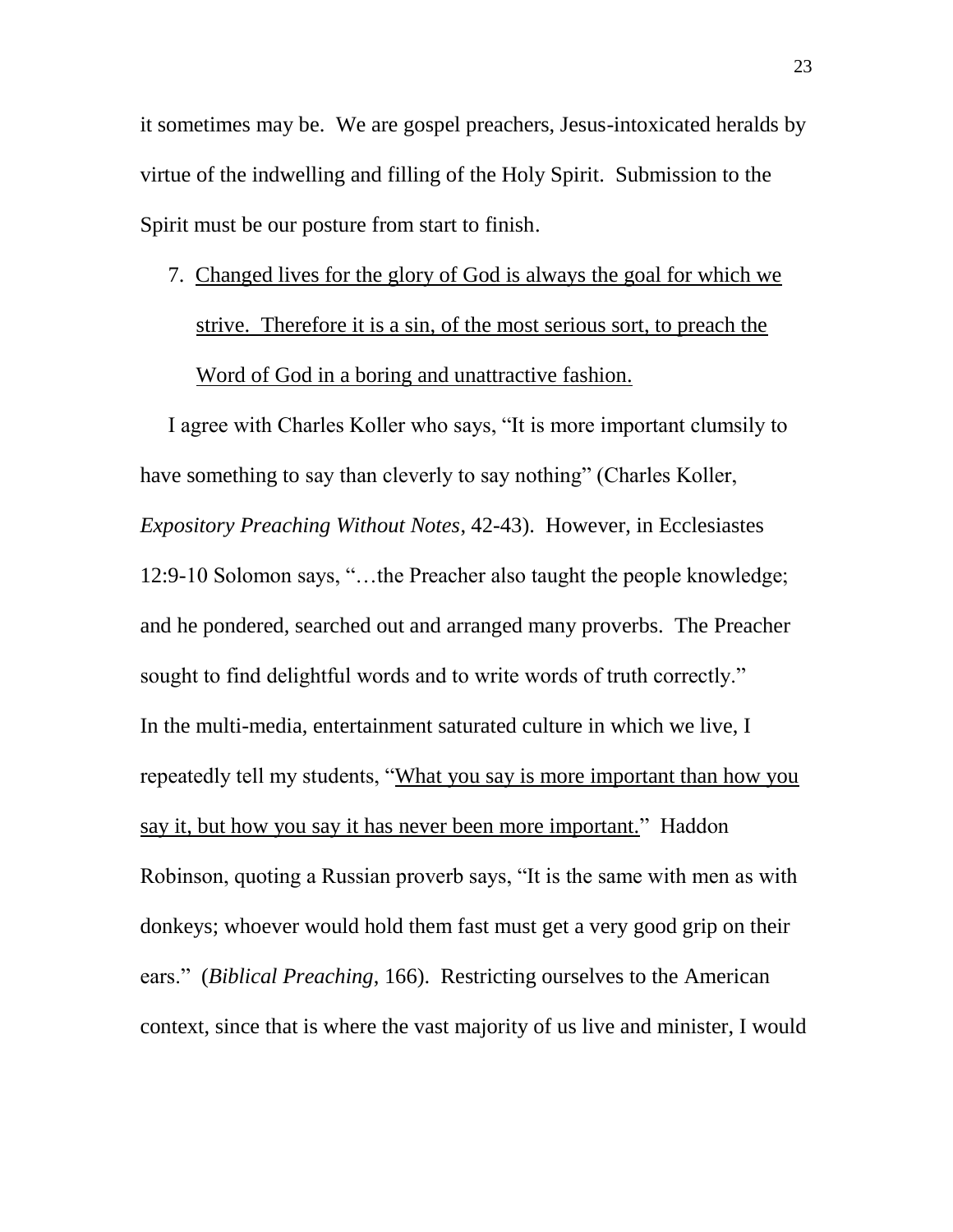proffer several observations concerning attractive and engaging exposition that keeps a "wise eye" on the target of our audience.

First, do not neglect the crucial importance of the introduction. You have 3-5 minutes to win their attention or lose their interest. More sermons fail here than probably anywhere else. Bryan Chappell informs us that, "Today's communication researchers say that audiences generally decide within the first 30 seconds of a presentation whether they are interested in what a speaker will say. This modern reality underscores the importance of gaining attention in the opening moments of a sermon…"(p. 229).

Second, we cannot improve on the 3 canons of Aristotle's *Rhetoric*. In the communication event we must weave together in an attractive tapestry *Logos* (what), *Ethos* (who), and *Pathos* (how). Content is essential, credibility is crucial, and delivery is of no small importance. Aristotle reminds us, "it is not enough to know what to say – one must know how to say it" (*Rhetoric*, 182). Chuck Swindoll warns us, "If you think the gathering of Biblical facts and standing up with a Bible in your hand will automatically equip you to communicate well, you are deeply mistaken. It will not. You must work at being interesting. Boredom is a gross violation, being dull is a grave offence, and irrelevance is a disgrace to the Gospel. Too often these three crimes go unpunished and we preachers are the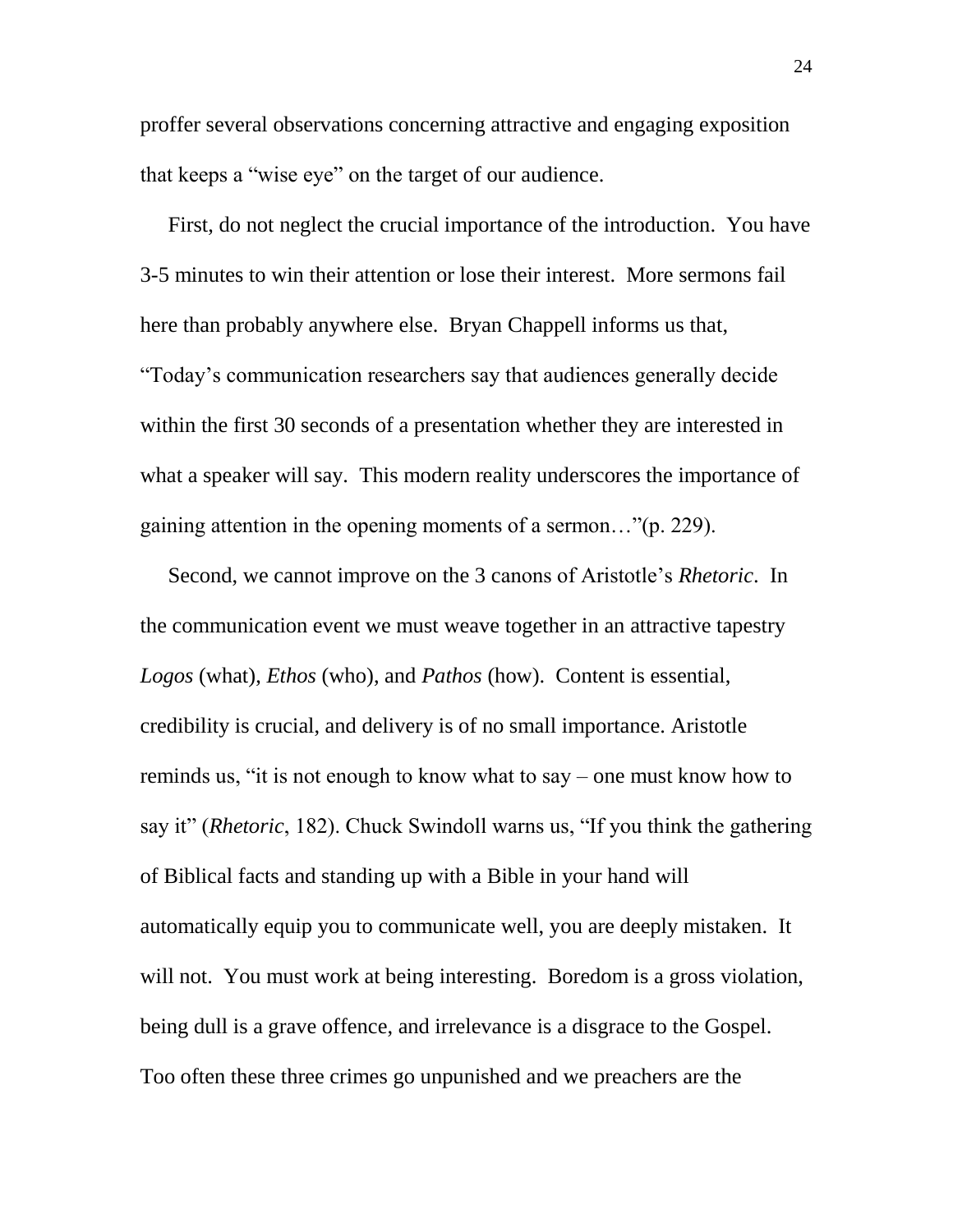criminals…preaching is not as simple as dumping a half-ton load of religious whine, and a hodgepodge of verbs, nouns, and adjectives; but preparing the heart, sharpening the mind; delivering the goods with care, sensitivity, timing, and clarity. It's the difference between slopping hogs and feeding sheep…[Therefore] study hard, pray like mad, think it through, tell the truth, then stand tall. But while you're on your feet, don't clothe the riches of Christ in rags. Say it well." (Eva. Ch. of Fullerton Newsletter, date unknown.) Martyn Lloyd-Jones adds, "There is no doubt about this; effective speaking involves action; and that is why I stress that the whole person must be involved in preaching."

Third, be relevant. The wise preacher will exegete both the scriptures and the culture. He understands that he must know each equally well. Both Luther and Calvin understood this. Luther said, "If I profess with the loudest voice and clearest exposition every portion of the truth of God except precisely that little point which the world and the devil are at that moment attacking, I am not confessing Christ, however boldly I may be professing Christ" (quoted in *Good News*, Sept/Oct 1998, p. 9). Calvin adds,

What advantage would there be if we were to stay here half a day and I were to expound half a book without considering you or your profit and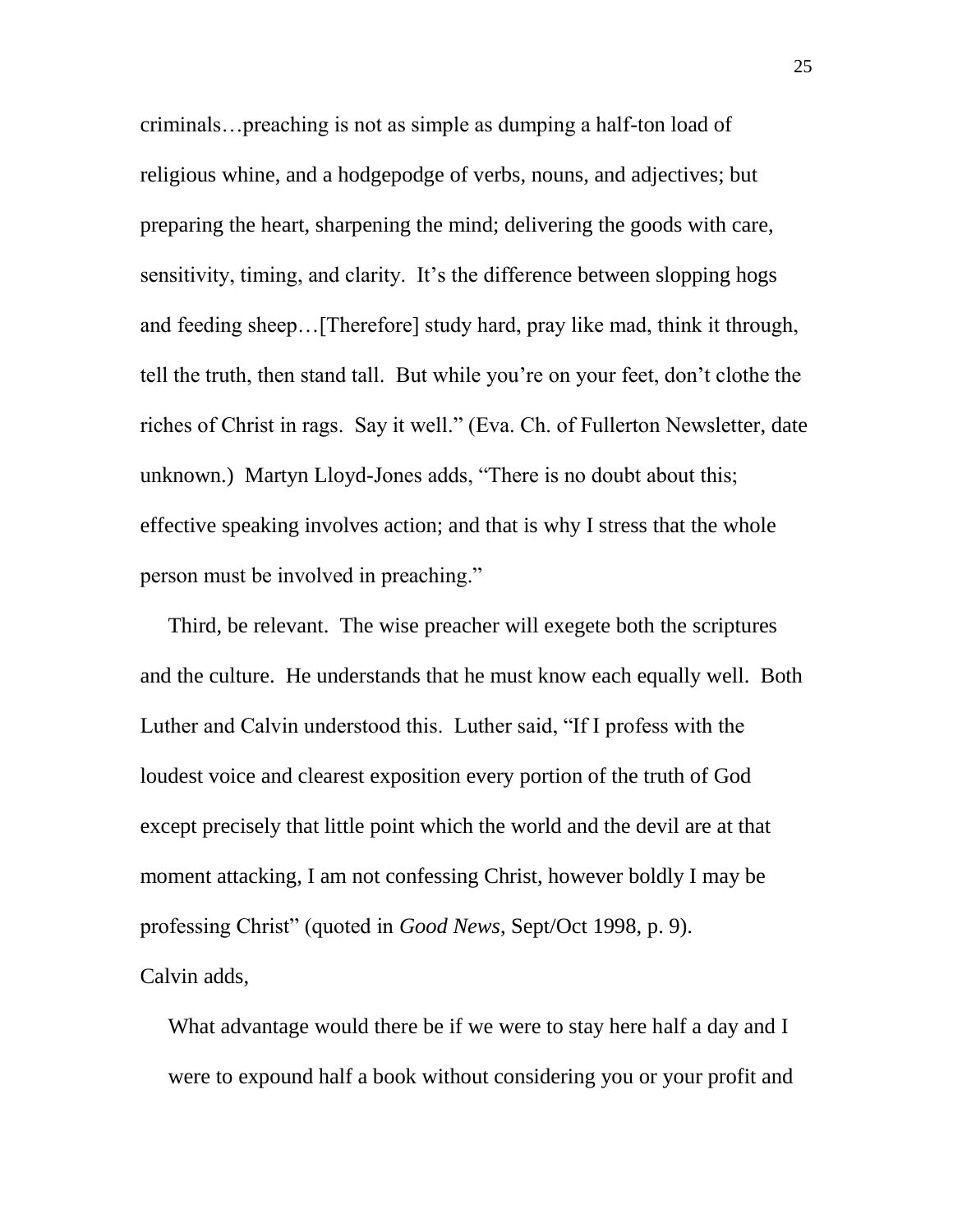edification?...We must take into consideration those persons to whom the teaching is addressed…For this reason let us note well that they who have this charge to teach, when they speak to a people, are to decide which teaching will be good and profitable so that they will be able to disseminate it faithfully and with discretion to the usefulness of everyone individually. (John Calvin, quoted in Peter Adam, Speaking *God's Word*, pgs. 132-133)

Fourth, realize that bad preaching will sap the life of the church. It will kill its spirit, dry up its fruit, and eventually empty its buildings. Once more if we would dare be honest, we must say that bad preaching is not preaching. It is preaching not worthy of the name.

Martyn Lloyd-Jones understood this well when he said:

"What is preaching? Logic on fire! Eloquent reason! Are these contradictions? Of course they are not…A theology which does not take fire, I maintain, is a defective theology; or at least the man's understanding of it is defective. Preaching is theology coming through a man who is on fire….I say again that a man who can speak about these things dispassionately has no right whatsoever to be in a pulpit; and should never be allowed to enter one." (Martyn Lloyd-Jones, *Preaching*, pg. 97) Any theology that does not compel you to plead with men to be reconciled with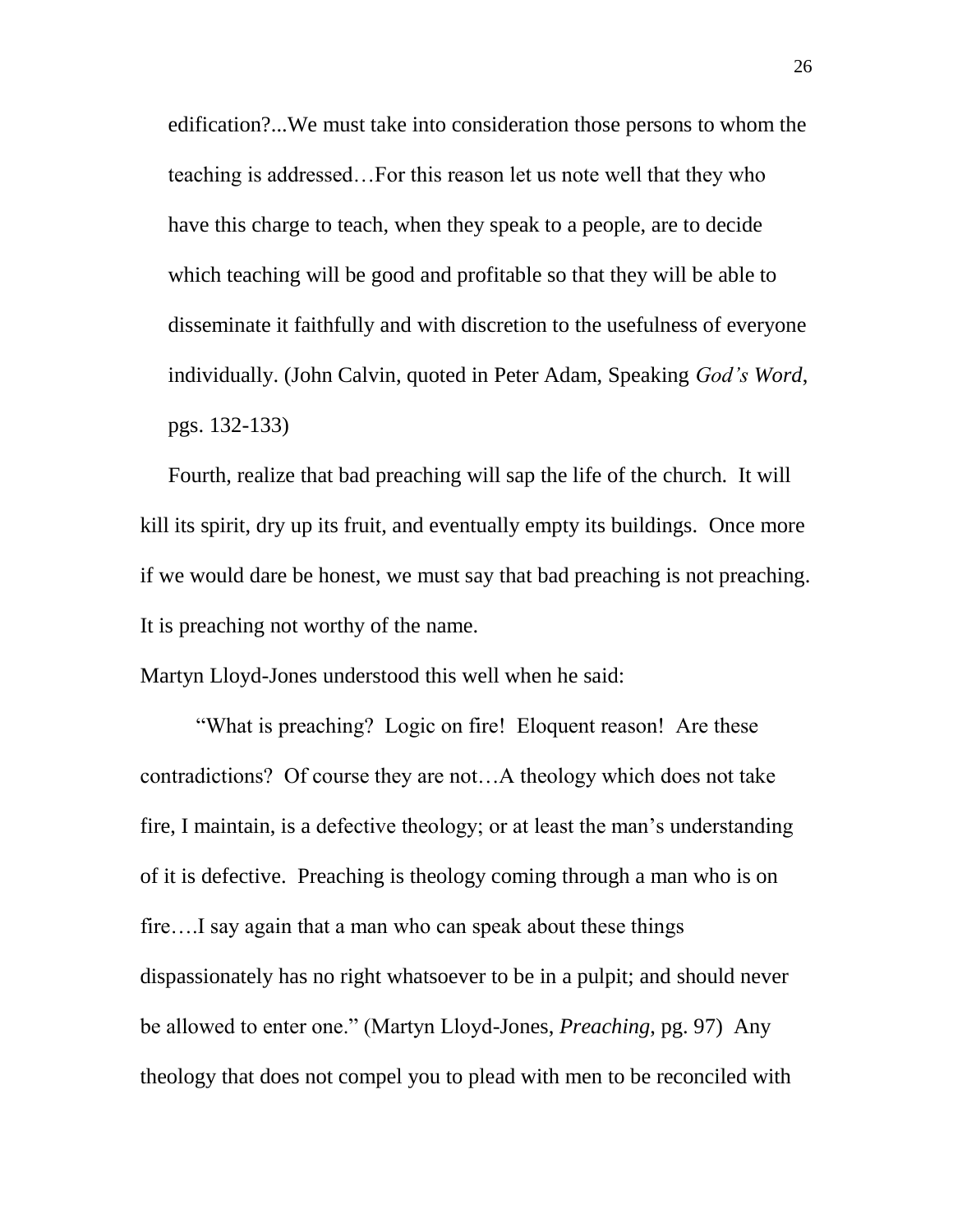God is a theology not worth having. Any preaching that does expect the living and powerful Word of God to produce results and usher in conversions is preaching that should be retired to the graveyard where it rightfully belongs. "On one occasion a young student of Spurgeon came to the great preacher complaining that he wasn't seeing conversions through his preaching. Spurgeon inquired, 'Surely you don't expect conversions every time you preach, do you?' The young man replied, 'Well, I suppose not.' Spurgeon then said, 'That's precisely why you are not having them.'" -(Roy J. Fish, *Giving a Good Invitation*, p. 221)

William Willimon, former Dean of the chapel at Duke University and former bishop to the North Alabama Conference, said some years ago, "today's conservatives sound like yesterday's liberals." In a fascinating article titled "Been there, preached that," (Leadership, Fall 1995), Willimon sounds a prophetic warning to evangelicals that they might not be seduced by the sirens of modernity and follow the tragic path of insignificance which mainline denominations have trod.

*"I'm a mainline-liberal-Protestant-Methodist-type Christian. I know we are soft on Scripture. Norman Vincent Peale has exercised a more powerful effect on our Preaching than St. Paul…*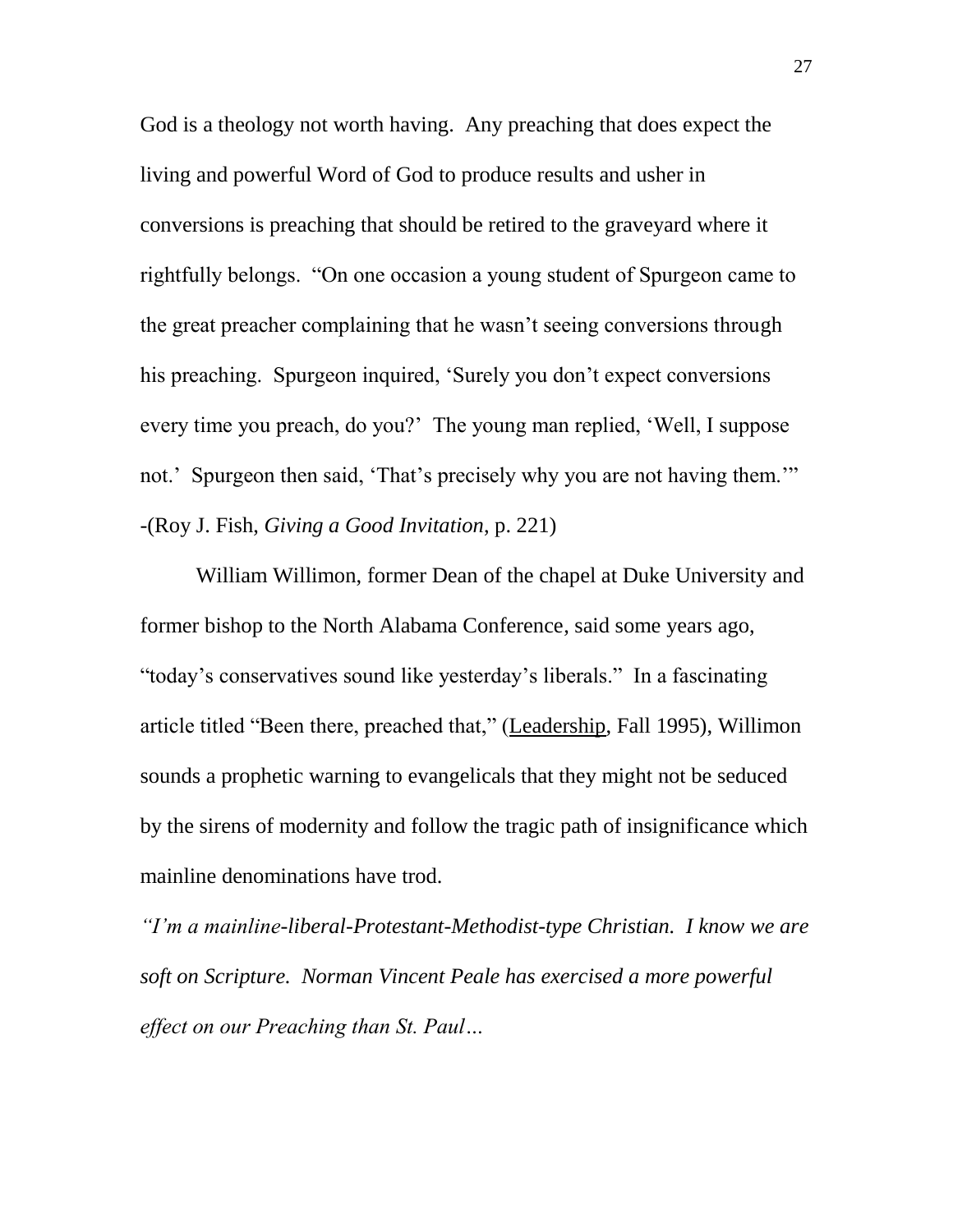*I know we play fast and loose with Scripture. But I've always had this fantasy that somewhere, like in Texas, there were preachers who preached it all, Genesis to Revelation without blinking an eye…*

*I took great comfort in knowing that, even while I preached a pitifully compromised, "Pealed" – down gospel, that somewhere, good ole Biblebelieving preachers were offering their congregations the unadulterated Word, straight up. Do you know how disillusioning it has been for me to realize that many of these self-proclaimed biblical preachers now sound more like liberal mainliners than liberal mainliners? At the very time those of us in the mainline, oldline, sidelined were repenting of our pop psychological pap and rediscovering the joy of disciplined biblical preaching, these "biblical preachers" were becoming "user friendly" and "inclusive," taking their homiletical cues from the "felt needs" of us "boomers" and "busters" rather than the excruciating demands of the Bible.* 

*I know why they do this…It all starts with American Christians wanting to be helpful to the present order, to be relevant (as the present order defines relevance). We so want to be invited to lunch at the White House or at least be interviewed on 'Good Morning America.' So we adjust our language to the demands of the market, begin with the world and its current infatuations*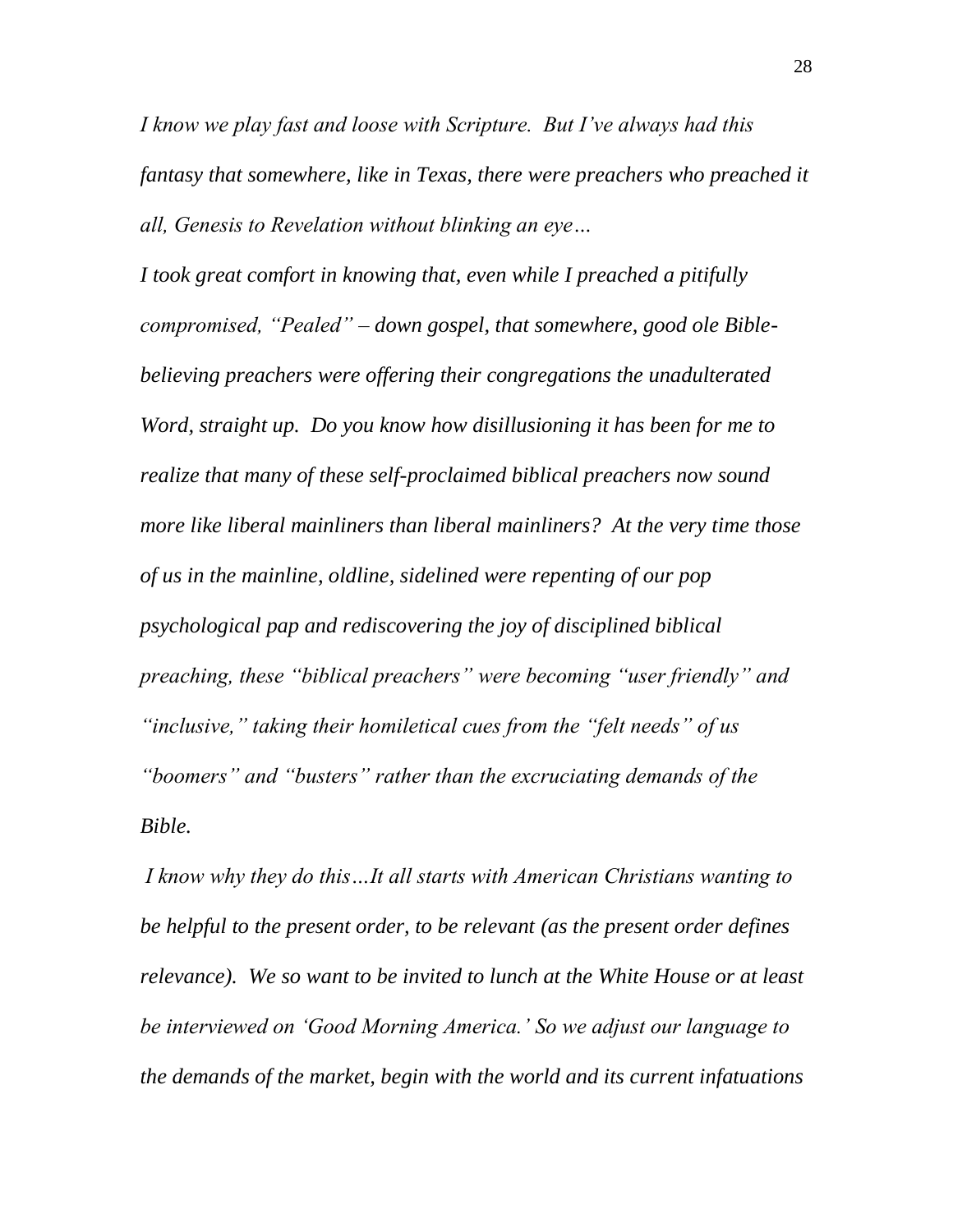*rather than the Word and it peculiar judgments on our infatuations. If you listen to much of our preaching, you get the impression that Jesus was some sort of itinerant therapist who, for free, traveled about helping people feel better. Ever since Fosdick, we mainline liberals have been bad about this. Start with some human problem like depression; then rummage the Bible for a relevant answer.* 

Last fall, as I was preparing in my office for the Sunday service, the *telephone rang. 'Who's preaching in Duke Chapel today?' asked a nasal, Yankee-sounding voice. I cleared my throat and answered, 'Reverence Doctor William Willimon. 'Who's that?' asked the voice. 'The Dean of the Chapel,' I answered in a sonorous tone. 'I hope he won't be preaching politics. I've had a rough week and I need to hear about God. My Baptist church is so eaten up with politics, I've got to hear a sermon!' When you have to come to a Methodist for a biblical sermon, that's pitiful."* Walt Kaiser would concur with Willimon:

*"It is no secret that Christ's Church is not at all in good health in many places of the world. She has been languishing because she has been fed, as the current line has it, "junk food;" all kinds of artificial preservatives and all sorts of unnatural substitutes have been served up to her. As a result, theological and Biblical malnutrition has afflicted the very generation that*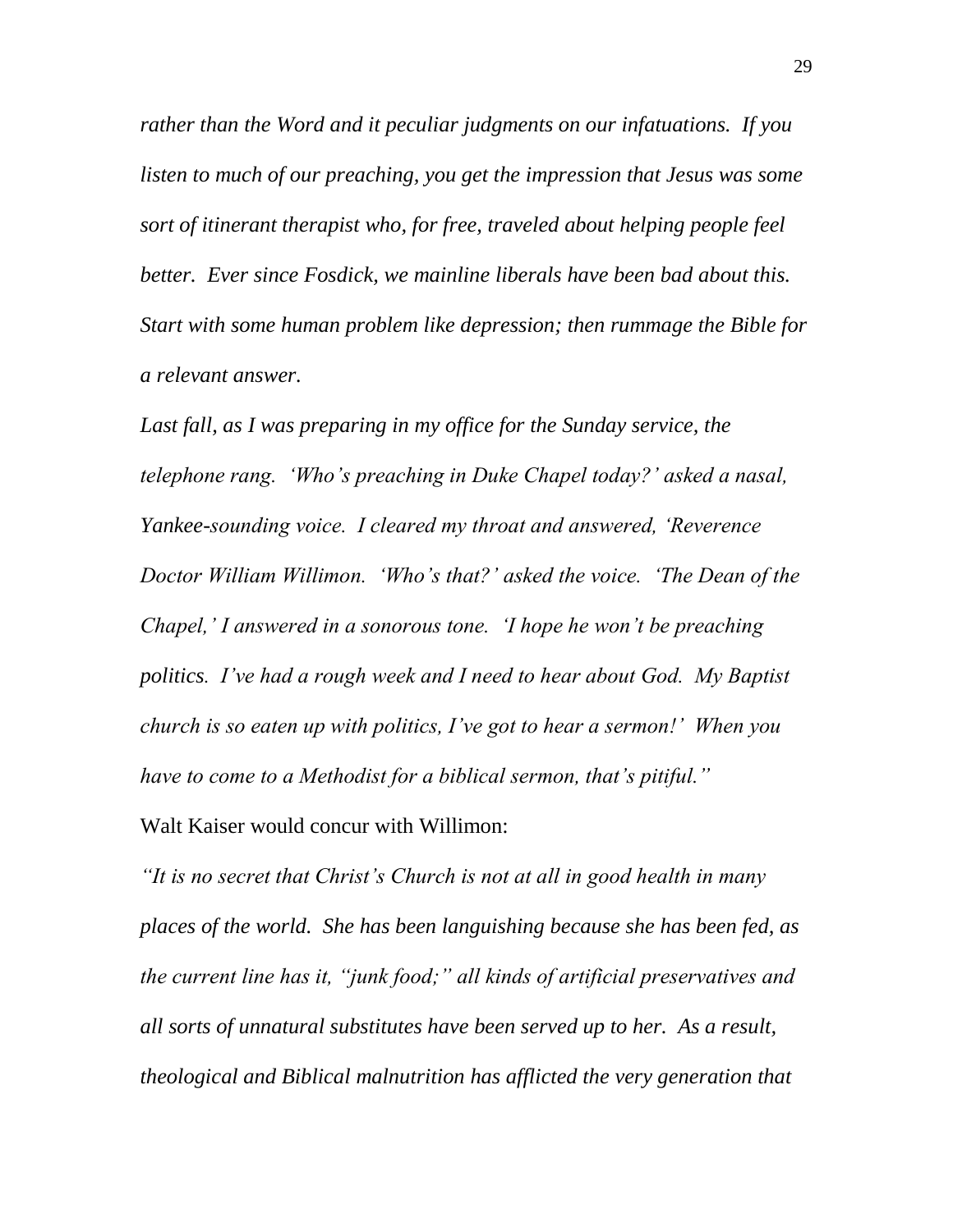*has taken such giant steps to make sure its physical health is not damaged by using foods or products that are carcinogenic or otherwise harmful to their bodies. Simultaneously, a worldwide spiritual famine resulting from the absence of any genuine publication of the Word of God continues to run wild and almost unabated in most quarters of the Church."* 

-Walter C. Kaiser, Jr., Toward an Exegetical Theology [Grand Rapids: Baker, 1981], pp. 7-8

Luther, in a different day to be sure, saw the church in a similar condition. However he did not despair, for he saw, as we must see, the antidote that will cure the patient. In his "A Treatise on Christian Liberty" he throws down the gauntlet and gives us final words to guide us and inspire us:

*"Let us then consider it certain and conclusively established that the soul can do without all things except the Word of God, and that where this is not there is no help for the soul in anything else whatever. But if it has the Word it is rich and lacks nothing, since this Word is the Word of life, of truth, of*  light, of peace, of righteousness, of salvation, of joy, of liberty, of wisdom, of *power, of grace, of glory, and of every blessing beyond our power to estimate."* 

-Martin Luther, "A Treatise on Christian Liberty." *Three Treatises*. Philadelphia: Muhlenberg, 1947, 23